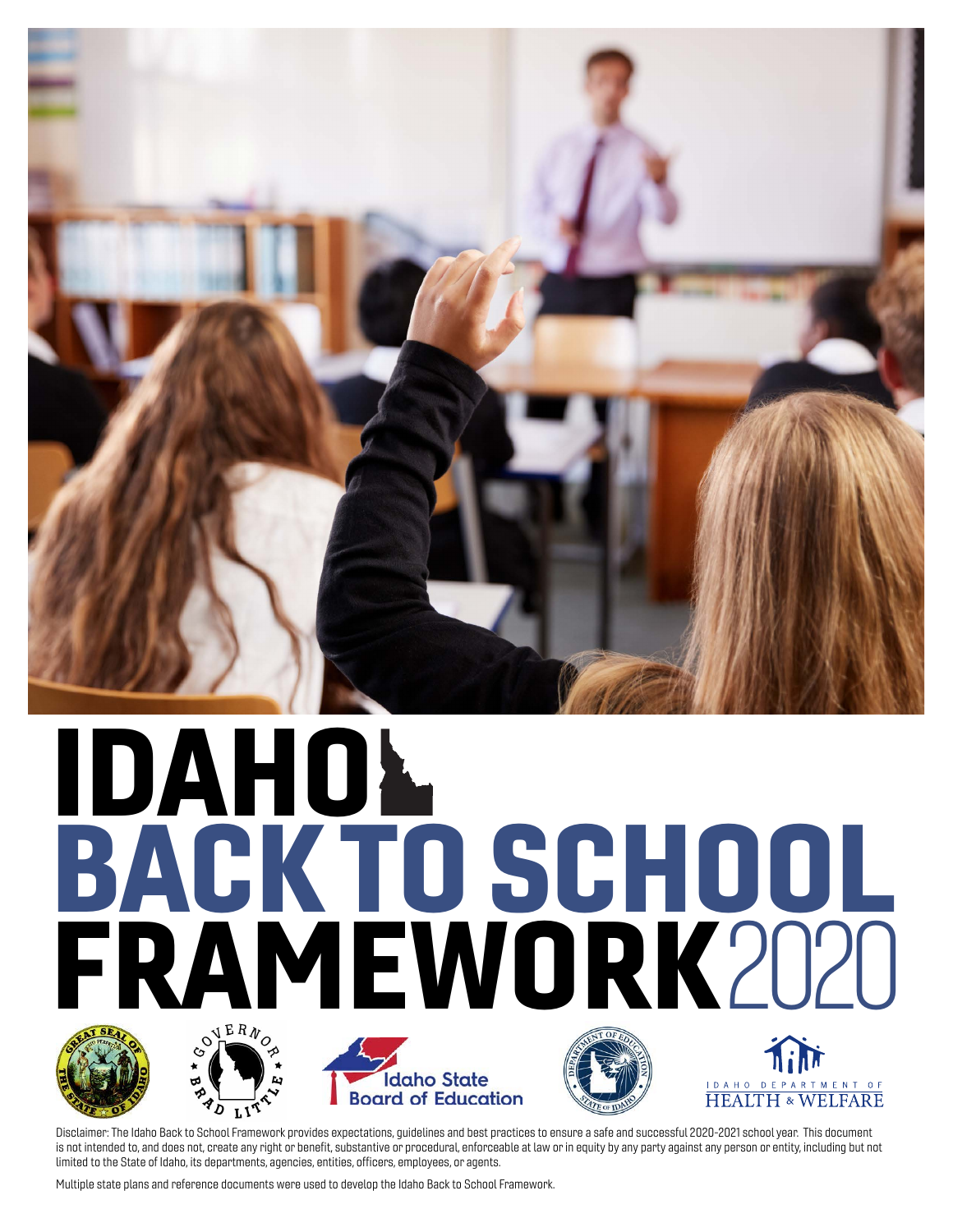### <span id="page-1-0"></span>DEAR IDAHO SCHOOL LEADERS, EDUCATORS, SCHOOL STAFF, AND PARENTS,

The last several months have presented extraordinary<br>challenges for Idaho students, parents, educators, and challenges for Idaho students, parents, educators, and staff.

I'm sincerely thankful to our educators and school staff for continuing to serve our youngest citizens. The rapid closure of schools in the spring demonstrated the importance of Idaho's public school system to our families, communities, and larger economy.

I expect all our school buildings to safely reopen in the fall for in-person instruction. Despite incredible advances in digital learning, you can never replace the value and impact of in-person interaction with a professional, dedicated teacher.

The Idaho Constitution outlines our duty to establish a thorough and uniform system of education. The COVID-19 pandemic has tested our ability to meet this obligation.

The Idaho Back to School Framework outlines the expectations, support for local governance and decisionmaking, and guidance and best practices on the key operational components for safe reopening in the fall.

The 2020-2021 school year certainly will not look the same as in previous years. However, we must prioritize the opening of school buildings for in-person instruction and prepare schools to offer different kinds of learning in order to deliver a seamless learning continuum for all Idaho students.

For that to happen, local leadership will be paramount.

Leadership and courage across Idaho's K-12 system – elected trustees, administrators, building leaders, and all staff – is the critical ingredient in navigating the operational and health challenges schools will face in the coming months.

Before COVID-19, many Idaho students faced a significant achievement gap and ongoing risks to their mental and social well-being. The pandemic has exacerbated this gap and poses a potential ongoing disruption to our state's momentum on many different fronts – from early literacy and college and career readiness, to addressing our students' overall well-being.

My goal has always been to make Idaho the place where our children and grandchildren choose to stay, and for the ones who have left to choose to return. Reopening schools for in-person learning in the fall is the foundation of our students' success and helps us achieve that goal.

Sincerely,

Brad Little Governor of Idaho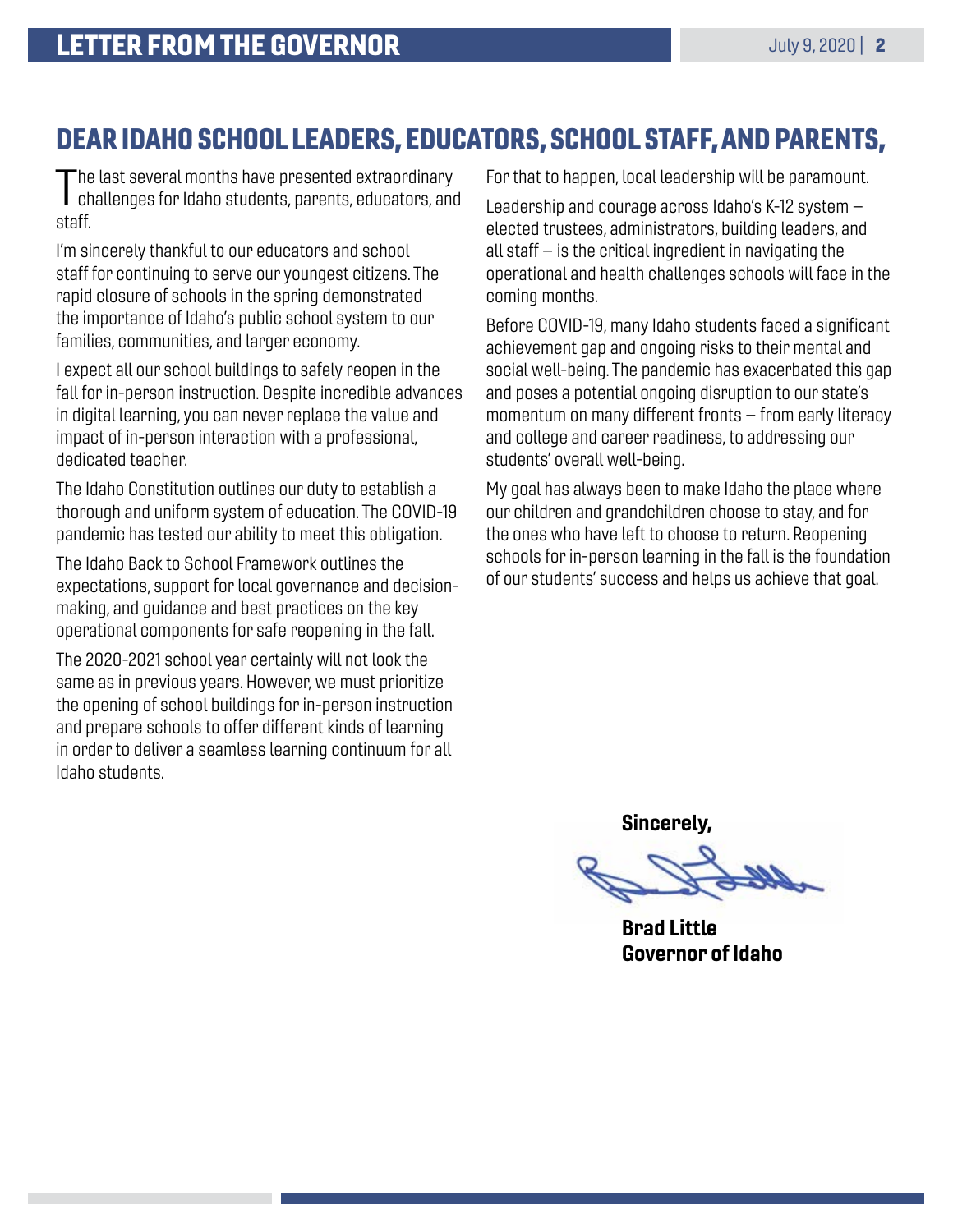### **CONTENTS**

| WHAT THIS FRAMEWORK IS AND IS NOT           |  |
|---------------------------------------------|--|
|                                             |  |
| <b>IDENTIFY LEVEL OF TRANSMISSION/RISK7</b> |  |
|                                             |  |
| CONFIRMED CASE IN SCHOOL BUILDING 8         |  |
|                                             |  |
|                                             |  |
| PERSONAL PROTECTIVE EQUIPMENT (PPE) 12      |  |
|                                             |  |
|                                             |  |
|                                             |  |
|                                             |  |
|                                             |  |
|                                             |  |
| SOCIAL EMOTIONAL LEARNING: STRATEGIES       |  |
|                                             |  |
|                                             |  |
|                                             |  |
|                                             |  |
|                                             |  |
|                                             |  |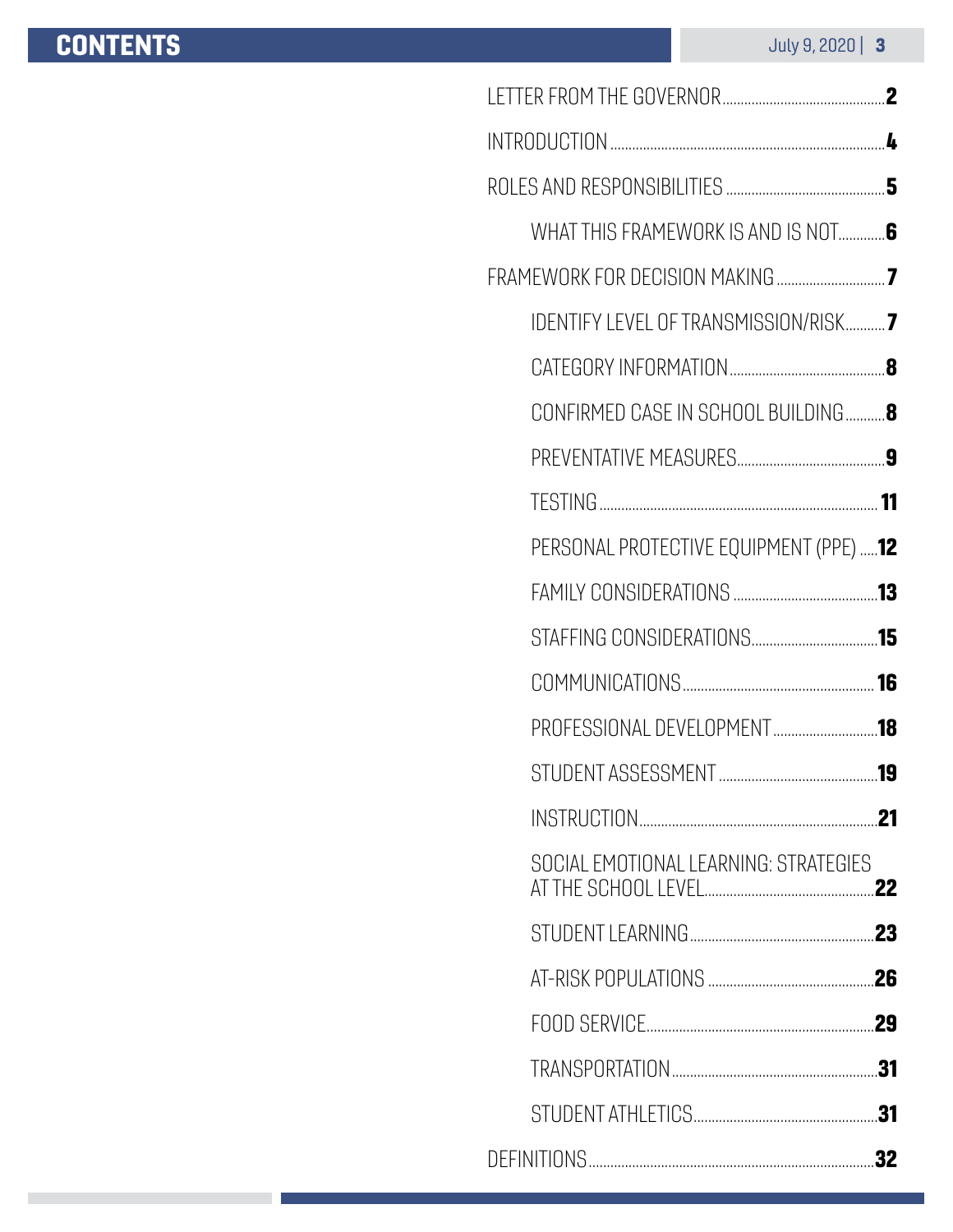#### July 9, 2020 | 4

### <span id="page-3-0"></span>**INTRODUCTION**

The Governor's Office, State Board of Education, and<br>State Department of Education, with guidance from The Governor's Office, State Board of Education, and the Idaho Department of Health and Welfare and Idaho's seven local public health districts contributed to the Idaho Back to School Framework. A committee of K-12 education stakeholders convened by the Governor and the State Board of Education developed the framework.

The Idaho Back to School Framework identifies expectations, guidelines, and best practices to support local governance and the successful completion of the 2020-2021 school year, delivering on our state's constitutional obligation for a free, uniform, and thorough public education system during these extraordinary times.

School districts and charter schools will use this framework to help guide their response based on their local community's situation.

It is expected students will return to school buildings in the fall.

This document presents several strategies and considerations to establish expectations and provide guidance to school districts and charter schools (e.g. local educational agencies) in preparing for and conducting a successful 2020-2021 school year. As the situation is continually evolving, this guidance will likely change, be amended, or augmented as conditions change. Many local education agencies have been coordinating with local public health authorities to develop operational plans that keep students and staff safe and prepare for a successful school year. It is recommended that local education agencies adhere to the most recent recommendations from the Centers for Disease Control and Prevention and follow state and local health requirements.

Local contingency plans are only effective through a collaborative effort by all community stakeholders. Schools and communities working together with students and families can meet the state's responsibility to provide instruction that moves students through the education continuum while keeping students and families safe under the "new normal" of conducting school operations. The guidelines and best practices are not designed to be overly prescriptive, but seek to provide local education agencies with a framework for decision making as they develop a district contingency plan, using local community health trends and statewide data.

Procedures outlined within this document are based on recommendations from federal and state resources, education stakeholders, and best practices. Some local education agencies will not be able to address or implement all the strategies outlined in the framework, and circumstances may dictate that some districts alter strategies as the health situation in their area changes. Each local education agency should use this document as a guide, consulting with school district or charter school legal counsel and relevant stakeholders to determine which procedures fit their circumstances.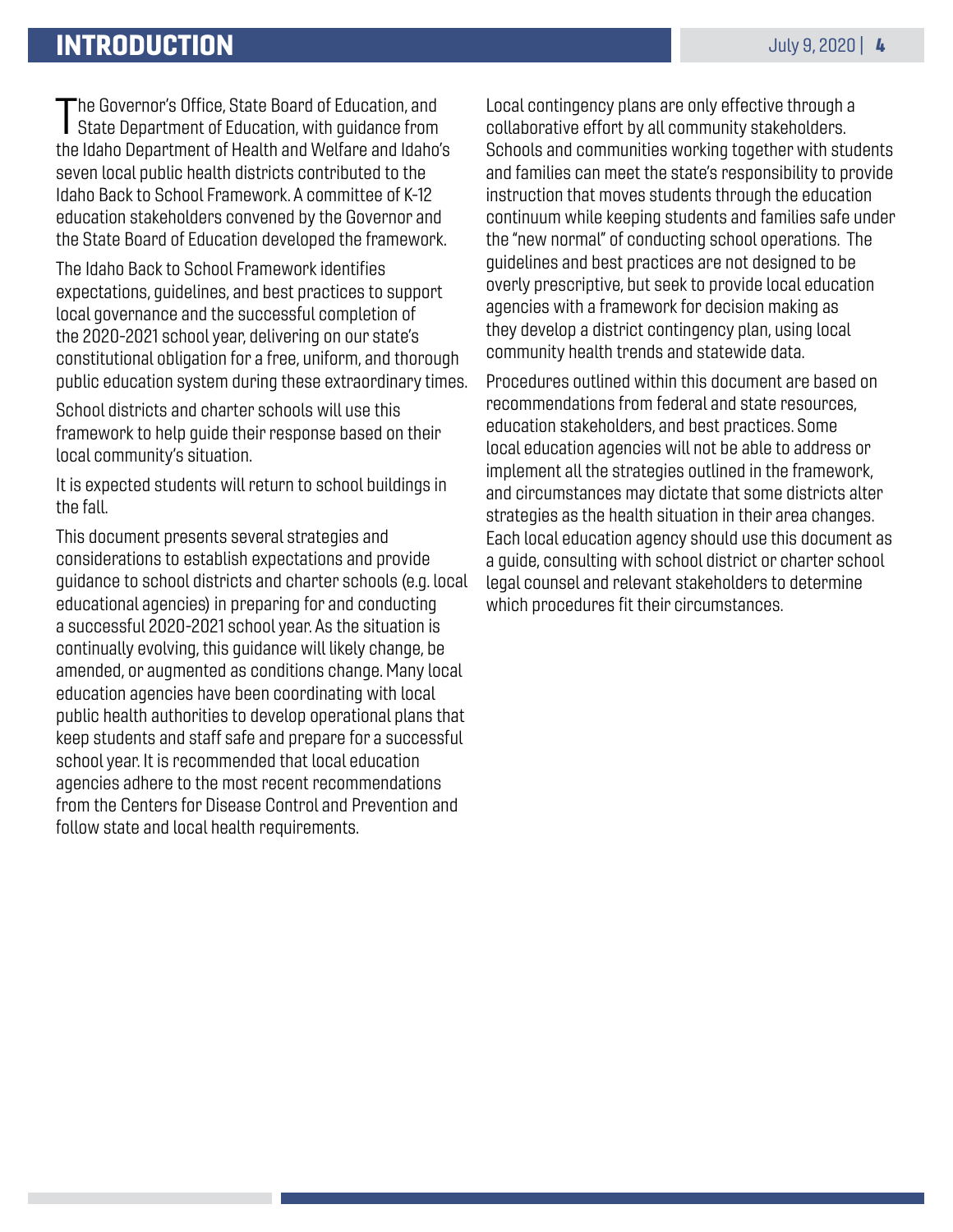# <span id="page-4-0"></span>ROLES AND RESPONSIBILITIES

|                                                                        | <b>Roles and Responsibilities:</b>                                                                                                                                                                                                                                                           | <b>Authority Includes:</b>                                                                   |
|------------------------------------------------------------------------|----------------------------------------------------------------------------------------------------------------------------------------------------------------------------------------------------------------------------------------------------------------------------------------------|----------------------------------------------------------------------------------------------|
| <b>LOCAL BOARDS OF</b><br><b>TRUSTEES/BOARD OF</b><br><b>DIRECTORS</b> | Provide uniform and thorough instruction to all<br>students which progresses them through the<br>education continuum.<br>Ensure the health and safety of their staff and<br>students.<br>Develop plans and procedures for responding to<br>the pandemic while providing student instruction. | Idaho Code, 33-512                                                                           |
| <b>LOCAL HEALTH</b><br><b>DISTRICT</b>                                 | Identify category of transmission level within a<br>community using scientifically-driven metrics.<br>Advise local education agencies on operation and<br>health safety plans and procedures.                                                                                                | Idaho Code, 39-414<br>Idaho Code, 39-415<br>Idaho Code, 33-512(7)                            |
| <b>STATE</b><br><b>SUPERINTENDENT OF</b><br><b>PUBLIC INSTRUCTION</b>  | Distribute funding to school districts and charter<br>schools.<br>Provide resources to school districts and charter<br>schools, and implement the education laws and<br>policies of the State Board of Education.                                                                            | Idaho Code, 33-125                                                                           |
| <b>STATE BOARD OF</b><br><b>EDUCATION</b>                              | Provide governance and oversight of Idaho public<br>education K-20.<br>Set minimum standards and expectations for<br>student instruction and student outcomes.<br>Set quidelines for public schools to respond to the<br>pandemic.                                                           | Idaho Constitution, Article IX,<br>Section 2<br>Idaho Code, 33-116                           |
| <b>DEPARTMENT OF</b><br><b>HEALTH AND WELFARE</b>                      | Set statewide health and safety standards to<br>promote and protect the health and safety of<br>Idahoans.<br>Protect the public from the spread of infectious and<br>communicable diseases.                                                                                                  | Idaho Code, 56-1003(7)<br>Idaho Code, 33-512(7)                                              |
| <b>GOVERNOR</b>                                                        | Exercise executive authority to uphold the state<br>constitution and meet the state's obligations to<br>students.<br>Protect the health and safety of Idahoans.<br>Facilitate an environment for a strong economic<br>recovery.                                                              | Idaho Constitution, Article IV,<br>Section 5<br>Idaho Code, 46-601(2)<br>Idaho Code, 46-1008 |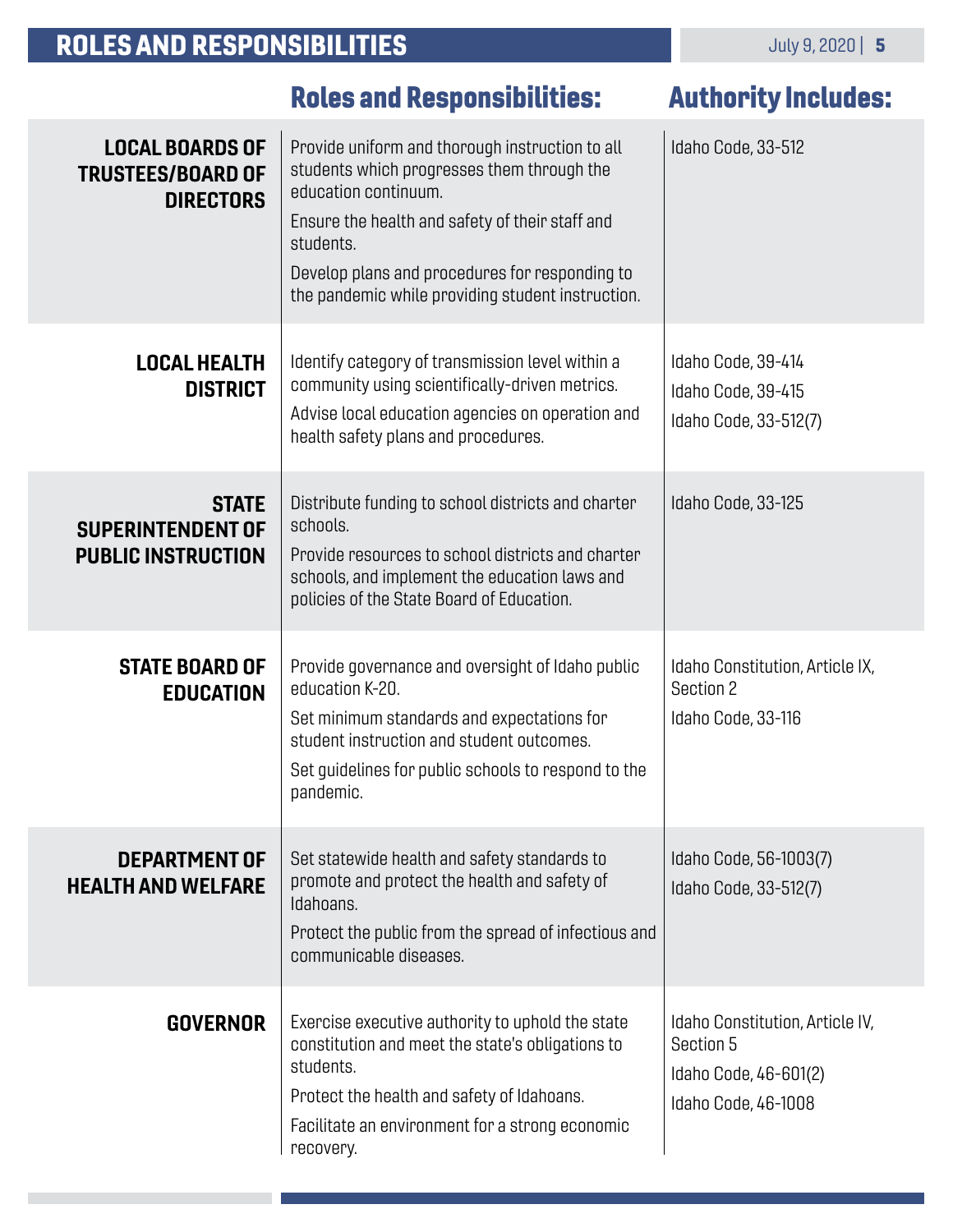#### <span id="page-5-0"></span>Responsibility and Expectations

Every school district and charter school is responsible for providing a safe and healthy learning environment for all students and a safe work environment for all staff. Parents and guardians can expect their local public schools to provide a quality education that meets the state's minimum standards and prepares the students for their next level of education or to move into the workforce. To that end, local education agencies are responsible for providing instruction and other related educational services to all students during these difficult times, and they will need to use a variety of strategies to ensure all students have access to consistent learning opportunities, including students receiving special education services.

In order to meet this responsibility, schools must be prepared to implement a variety of learning modalities to serve all students. While not all students may be taught, using the same learning modalities, all students must be educated in a way that results in the similar learning outcomes. It is the responsibility of the local education agency to tailor the educational opportunities during this time in a way that meets the individual student's needs while keeping students and staff safe, based on local levels of disease transmission and state and local restrictions that may be in place at any given time.

#### Planning and Preparation

With advice from the local public health district, each local education agency should develop a plan that outlines how it will respond to the three identified categories of disease transmission within their community, enabling them to continue to provide instruction and educational services to their students. Local education agencies will need to be nimble and be prepared to move between categories throughout the school year as local circumstances dictate.

#### Blended Learning

Until a vaccine and/or therapeutics are available for COVID-19, schools must be prepared to provide varied learning opportunities to their students using a variety of modalities. The decision regarding their use will depend on the level of transmission in the local community, the physical and staffing resources available to the school, and parental choice for enrollment. This may require a school to transition between traditional, hybrid, on-line and distance learning for all or a portion of their students at any time. Blended learning is an approach to education in which students learn via electronic and online media as well as traditional face-to-face teaching. When used, a local education agency can meet their responsibility for improving outcomes for students through powerful and smart use of learning technologies.

### WHAT THIS FRAMEWORK IS AND IS NOT

#### What this framework is:

A document that outlines statewide expectations for the fall start of school, particularly in delivering learning and services to students.

A document that clarifies the governance structure of K-12 education.

A document that provides guidance and best practices on the many different school operational issues, informed by school leaders and staff.

#### What this framework is not:

A document that provides legal advice.

An exhaustive blueprint on every action for operations and delivering blended learning.

The creation of any right or benefit, substantive or procedural, enforceable at law or in equity by any party against any person or entity, including but not limited to the State of Idaho, its departments, agencies, entities, officers, employees, agents, any school district, or any public school.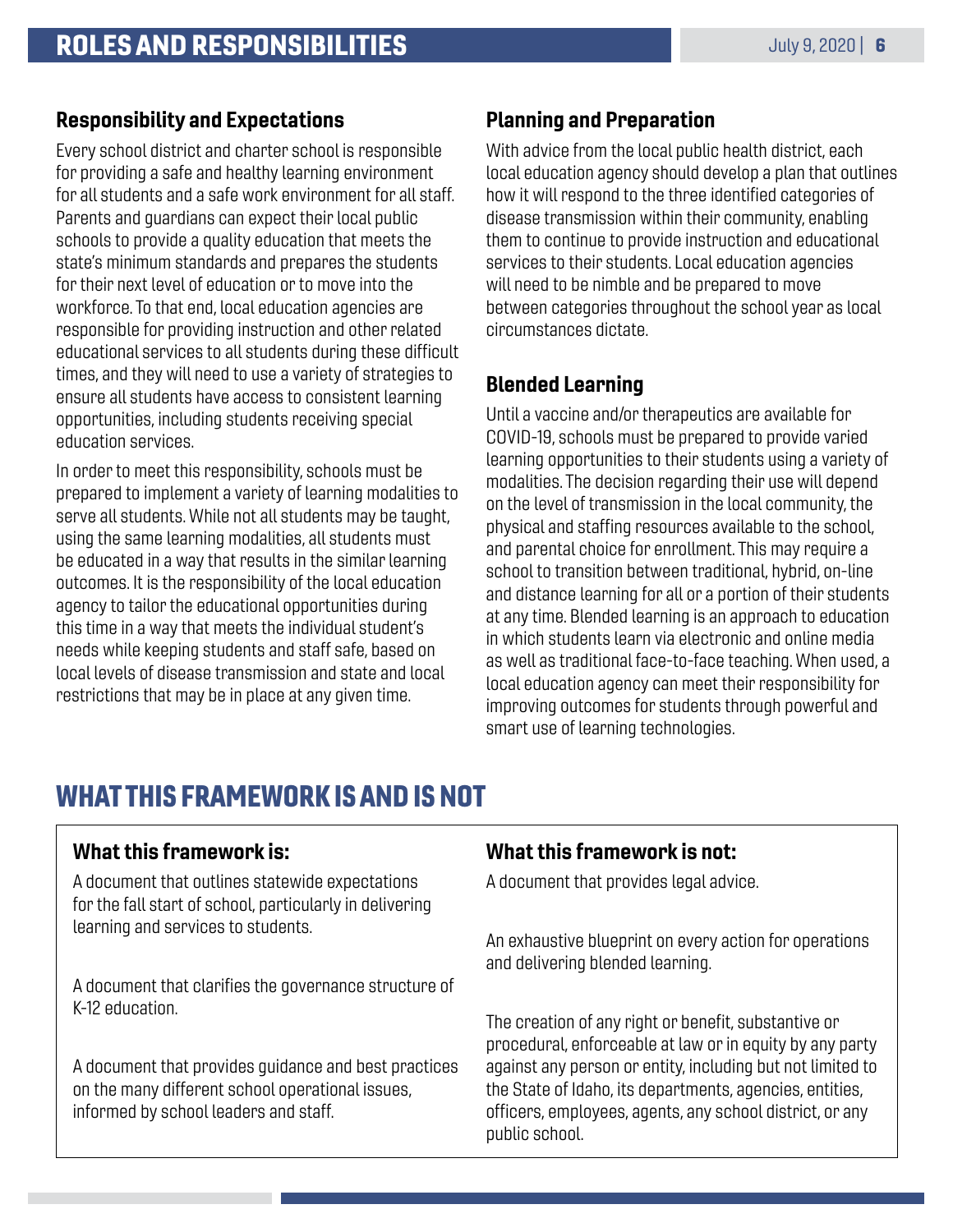# IDENTIFY LEVEL OF TRANSMISSION/RISK

<span id="page-6-0"></span>

| <b>Level of</b><br><b>Community Spread</b>                    | <b>Learning Model</b>                | <b>Response</b>                                                                                                                                            |
|---------------------------------------------------------------|--------------------------------------|------------------------------------------------------------------------------------------------------------------------------------------------------------|
| <b>Category 1</b><br>No Community<br>Transmission             | <b>Traditional</b>                   | School buildings open                                                                                                                                      |
|                                                               |                                      |                                                                                                                                                            |
| <b>Category 2</b><br>Minimal to Moderate                      | <b>Traditional</b>                   | School buildings open                                                                                                                                      |
| Community<br>Transmission                                     | <b>Hybrid/Blended</b>                | Limited/Staggered Use of School<br><b>Buildings</b><br>· Targeted Closure<br>· Short-term Closure (1 to 4 weeks)<br>$\cdot$ Mid-term Closure (4 to 6 weeks |
|                                                               | <b>Full Distance/Remote Learning</b> | Minimal Use of School Building -<br>Limited in-person instruction for<br>special education and special needs<br>populations                                |
|                                                               |                                      |                                                                                                                                                            |
| <b>Category 3</b><br>Substantial<br>Community<br>Transmission | <b>Full Distance/Remote Learning</b> | School Buildings Closed for Extended<br>Period of Time (longer than 6 weeks)                                                                               |
|                                                               |                                      |                                                                                                                                                            |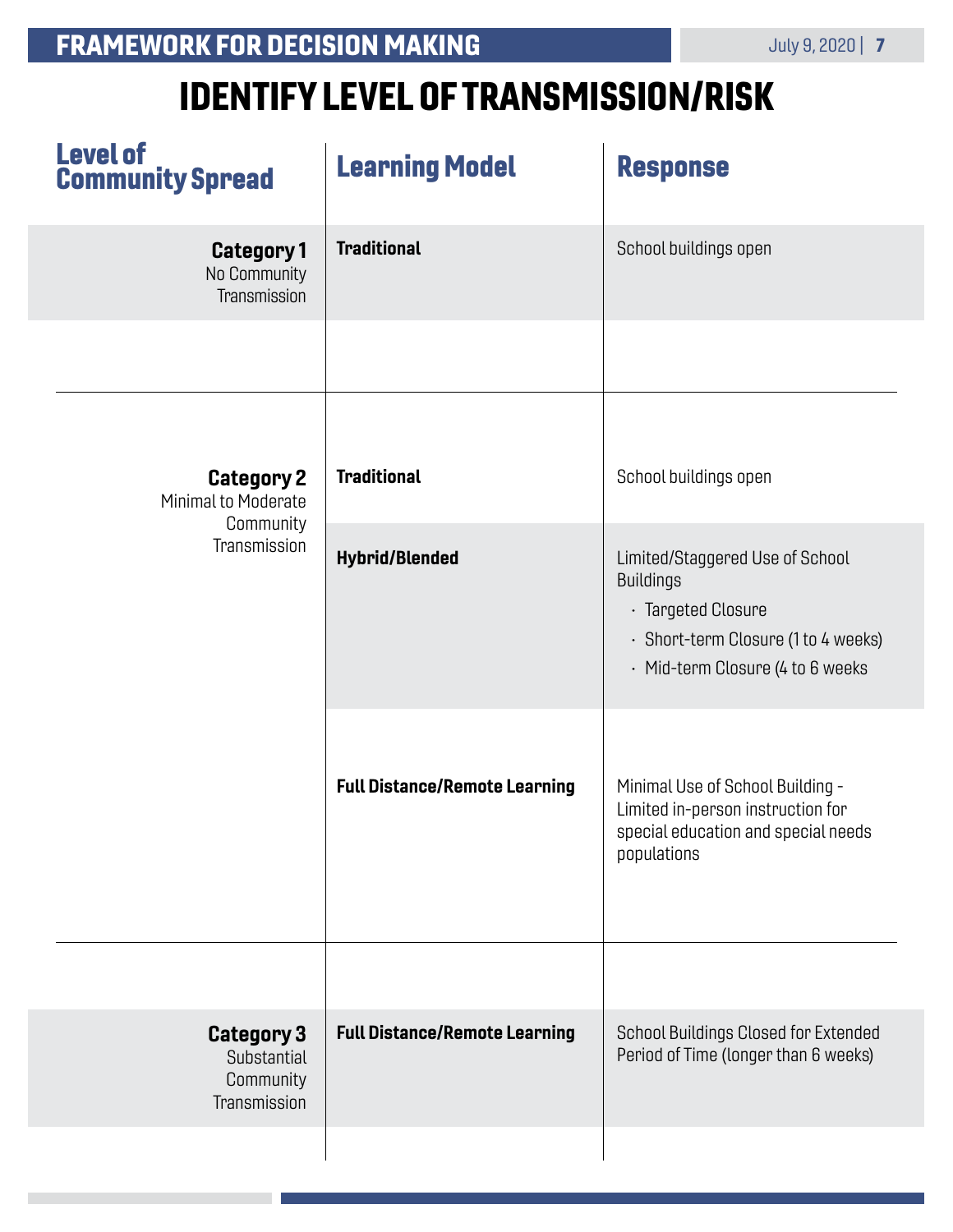<span id="page-7-0"></span>

|                               | <b>Category 1:</b><br><b>No Community</b><br><b>Transmission</b>                                                                                                               | <b>Category 2: Minimal to</b><br><b>Moderate Community</b><br><b>Transmission</b>                                                                                                     | <b>Category 3:</b><br><b>Substantial</b><br><b>Community Transmission</b>                                                                                                                            |
|-------------------------------|--------------------------------------------------------------------------------------------------------------------------------------------------------------------------------|---------------------------------------------------------------------------------------------------------------------------------------------------------------------------------------|------------------------------------------------------------------------------------------------------------------------------------------------------------------------------------------------------|
| <b>Definitions</b>            | Evidence of isolated cases,<br>case investigations underway,<br>no evidence of exposure in<br>large communal setting, e.g.,<br>healthcare facility, school,<br>mass gathering. | Widespread and/or sustained<br>transmission with high<br>likelihood or confirmed<br>exposure within communal<br>settings, with potential for<br>rapid increase in suspected<br>cases. | Large-scale community<br>transmission, healthcare<br>staffing significantly<br>impacted, multiple cases<br>within communal settings like<br>healthcare facilities, schools,<br>mass gatherings, etc. |
| Level of<br><b>Operations</b> | School buildings open with<br>physical distancing and<br>sanitation                                                                                                            | School buildings open but<br>option of limited/staggered<br>use of school buildings with<br>physical distancing and<br>sanitation                                                     | Targeted, short-term, or<br>extended building closure                                                                                                                                                |

Category (level) of transmission within a community where a school is located in will be identified by the local public health district using metrics and criteria established in the Idaho Rebounds plan for opening. These definitions are based on the definitions provided by the local public health districts and the State Department of Health and Welfare, these definitions with supporting quidance may be found at [https:/coronavirus.idaho.gov/wp-content/uploads/2020/06/COVID-19-Guidance-Schoolsv2-06-19-20.pdf](https://coronavirus.idaho.gov/wp-content/uploads/2020/06/COVID-19-Guidance-Schoolsv2-06-19-20.pdf)

### Confirmed Case in School Building

A confirmed case or contact within a school may require different procedures based on the individual case dynamics in consultation with local public health officials. Schools should be ready to respond to cases within the school community regardless of the level of community spread. If an infected person has been in a school building, any school in any community may need to implement short-term closure procedures regardless of the level of community spread. The response to an infected individual in a school building will be dealt with on a case-by-case base and schools will need to consult with their local public health district to identify the best course of action. Local education agencies are encouraged to work with their local public health district in advance to develop a response protocol for confirmed cases in a school building. This response protocol would be outside of the response protocol a local education agency develops in response to the level of community transmission (e.g. Category 1, Category 2, and Category 3).

- Begin identifying anyone who may have been in close contact with a confirmed or suspected COVID-19 case. Close contact is less than 6 feet for more than 15 minutes.
- Follow local public health guidance for course of action. Recommendations will be given on a case-bycase basis, and could include:
	- o Excluding positive, suspected, and close contacts from school as they follow isolation or selfquarantine instructions until they can safely return.
	- o A short-term dismissal of students and most staff for 1-2 days.
	- o Extended school dismissal.
- Communicate with staff, parents, and students regarding dismissal decisions and possible COVID-19 exposure.
- Clean and disinfect thoroughly.
- Reinstate strategies to continue education and related supports to students as needed.

See [https:/coronavirus.idaho.gov/wp-content/uploads/2020/06/COVID-19-](https://coronavirus.idaho.gov/wp-content/uploads/2020/06/COVID-19-Guidance-Schoolsv2-06-19-20.pdf) [Guidance-Schoolsv2-06-19-20.pdf](https://coronavirus.idaho.gov/wp-content/uploads/2020/06/COVID-19-Guidance-Schoolsv2-06-19-20.pdf)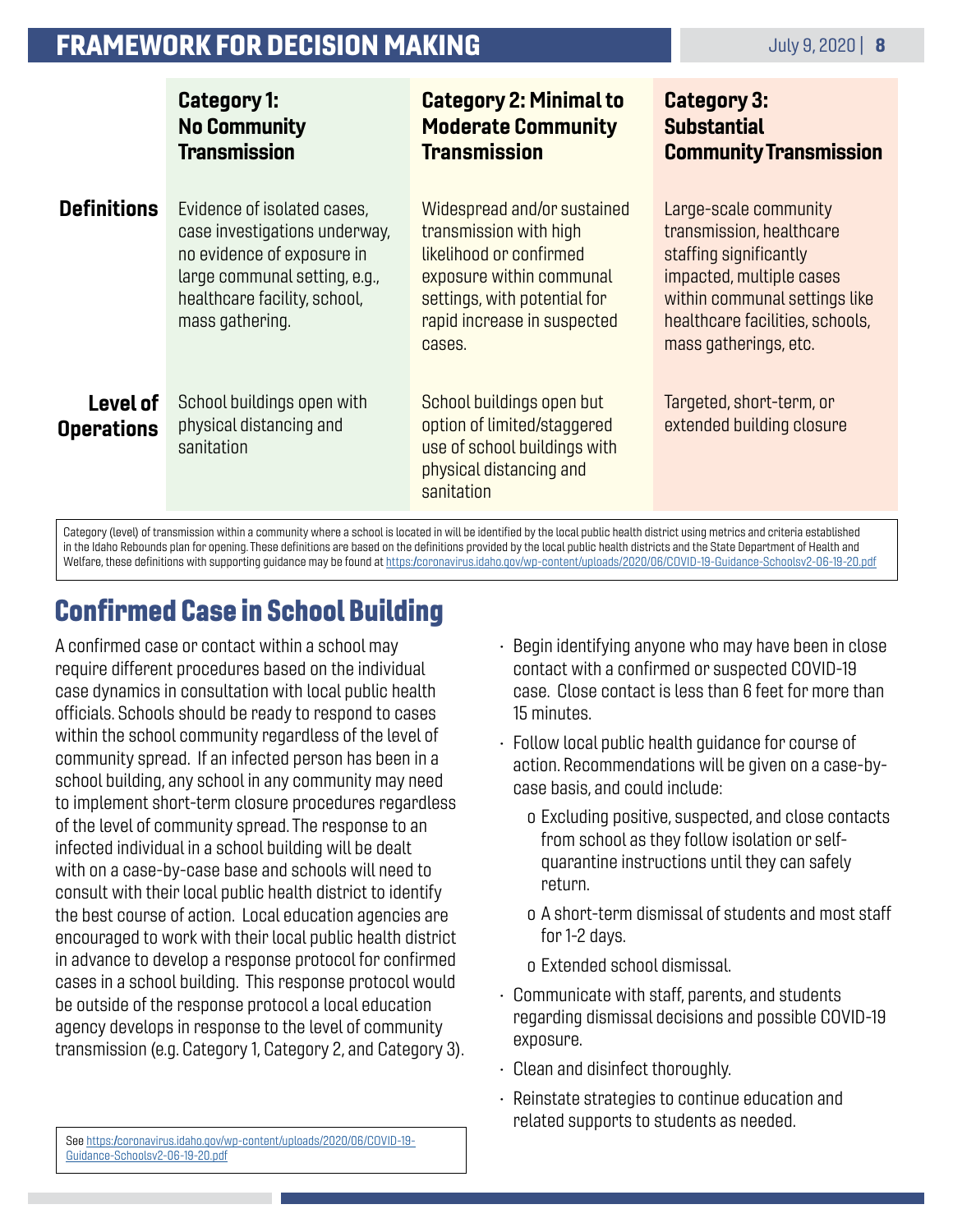### <span id="page-8-0"></span>FRAMEWORK FOR DECISION-MAKING

A local education agency may move up or down through the categories of transmission. As a local education agency moves up through the categories of transmission, the guidance from the proceeding category is built upon and includes the lower category. The areas identified in the table below are not mandated responses; rather they are a compilation of suggested areas of consideration and best practices.

### Preventative Measures

#### Category 1

#### Information/Education

No Community Transmission

- Coordinate with local health officials to develop prevention and mitigations plans (see local health district COVID-19 Guidance for Schools ([https:/](https://coronavirus.idaho.gov/wp-content/uploads/2020/06/COVID-19-Guidance-Schoolsv2-06-19-20.pdf) [coronavirus.idaho.gov/wp-content/](https://coronavirus.idaho.gov/wp-content/uploads/2020/06/COVID-19-Guidance-Schoolsv2-06-19-20.pdf) [uploads/2020/06/COVID-19-Guidance-](https://coronavirus.idaho.gov/wp-content/uploads/2020/06/COVID-19-Guidance-Schoolsv2-06-19-20.pdf)[Schoolsv2-06-19-20.pdf \)](https://coronavirus.idaho.gov/wp-content/uploads/2020/06/COVID-19-Guidance-Schoolsv2-06-19-20.pdf).
- Implement standard operating procedures while taking preventive measures (see local health district and CDC guidance).
- Implement a reasonable and feasible infection control plan for a safe workplace (see resources).
	- o Utilize stakeholders in development of plans.
	- o Plans should include exposure response strategies for both staff and students. Exposure response includes sending students/staff home from school.
- Encourage parents to screen students every morning before attending school. Teach and reinforce good hygiene measures such as hand washing, covering coughs, and face coverings
- Educate and support families on identifying the symptoms that indicate the need to stay home. (CDC COVID-19 Self-Checker).

#### **Facilities**

- Use clearly visible signage on entrances/buses to communicate symptoms, preventative measures, good hygiene, and school/district specific protocols including staying home when sick.
- Provide hand soap or hand sanitizer with at least 60% alcohol, paper towels, and no-touch trashcans in all bathrooms, classrooms, and frequently trafficked areas.
- Clean/disinfect frequently touched surfaces at least daily and shared objects after each use
- Take steps to ensure all water systems and features are safe.
- Ensure ventilation systems operate properly and increase circulation of outdoor air as much as possible, as long as this does not pose a safety or health risk to students or staff.
- Conduct deep cleaning of schools prior to students/staff returning; schedule periodic cleanings during weekends or school holidays/breaks (to the extent practicable).

PREVENTATIVE MEASURES CONTINUES ON NEXT PAGE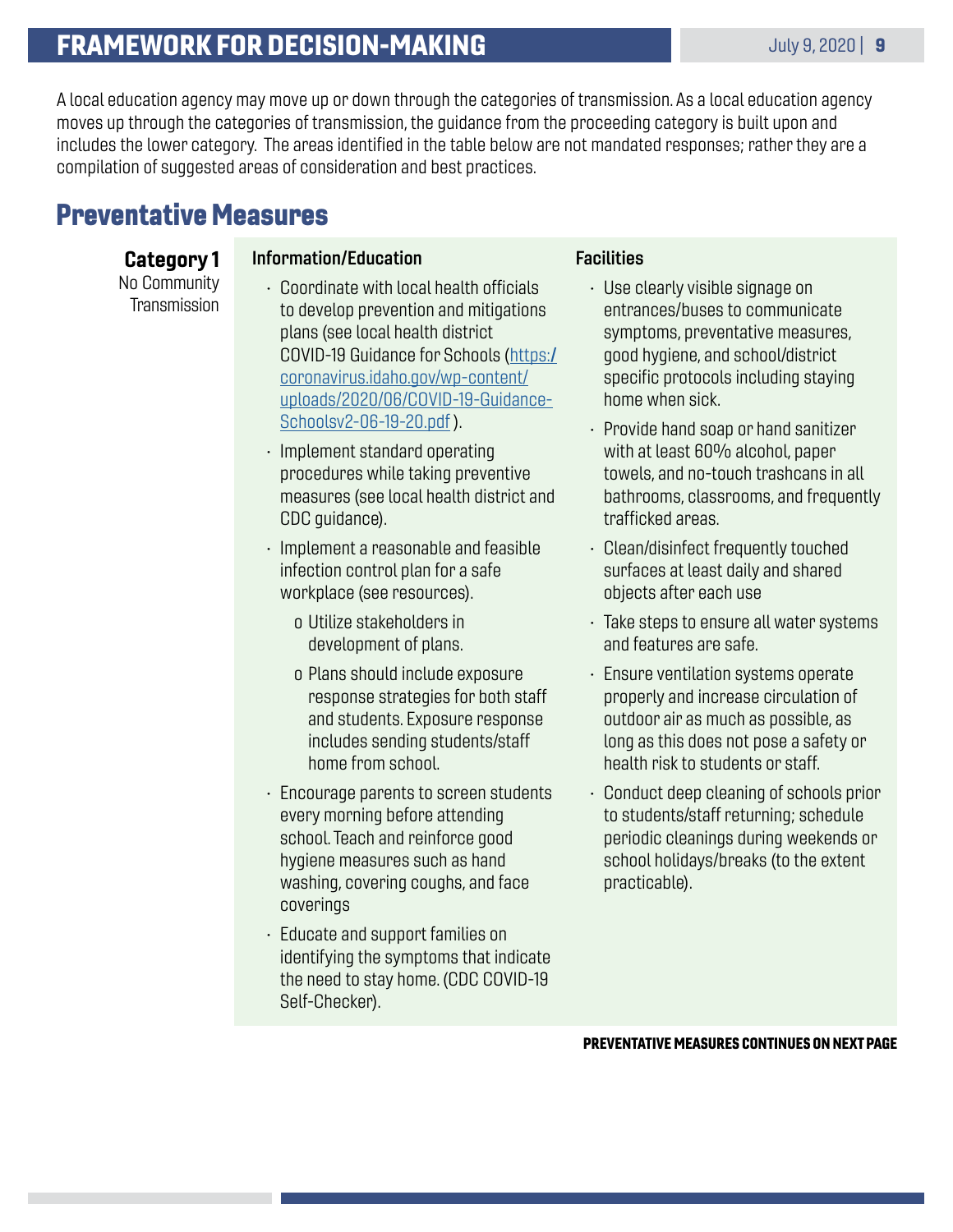### Preventative Measures (continued) FRAMEWORK FOR DECISION-MAKING

Category 2 Minimal to Moderate Community Transmission

#### Staff and Students

- Conduct daily health screenings of employees and students for COVID-19 symptoms upon entry to the facility, including a check for low-grade fever with no-touch thermometer and/ or daily [symptom checking.](https://www.cdc.gov/coronavirus/2019-ncov/symptoms-testing/symptoms.html) (See resources on conducting screenings.) Screen students upon arriving at school in classroom/first class with screening questions/checklist. If screening indicates potential risk send the student to the health staging area for additional screening.
- Encourage parents to screen students every morning before attending school. (Screenings may include taking temperature and assessing for symptoms.)
- Establish a protocol for screening students who are not able to articulate symptoms.
- Establish a protocol for screening students/staff who feel ill/experience symptoms when they are at school.
- Isolate and send home students and staff that show symptoms (see CDC guidelines).
- Encourage staff and families to selfreport to the school if they or their student have symptoms of COVID-19, a positive test, or were exposed to someone with COVID-19 within the last 14 days. Maintain privacy and confidentiality.

Continue coordination with local health officials.

- Advise sick staff or students not to return until they have met CDC criteria to discontinue home isolation.
- Establish a protocol for screening visitors and volunteers.
- Develop a flowchart regarding when to isolate and send home. Send ill students home as soon as possible to avoid spread of infection.
- Close off areas used by a sick person and do not use before cleaning and disinfection. Wait 24 hours before you clean or disinfect if possible. If it is not possible to wait 24 hours, wait as long as possible. Ensure safe and correct application of disinfectants.
- Maintain privacy and confidentiality.

#### **Facilities**

• Establish a health office with a separate isolation area for effective infection control management for students and staff exhibiting signs and symptoms of infection.

Category 3

**Substantial Community** Transmission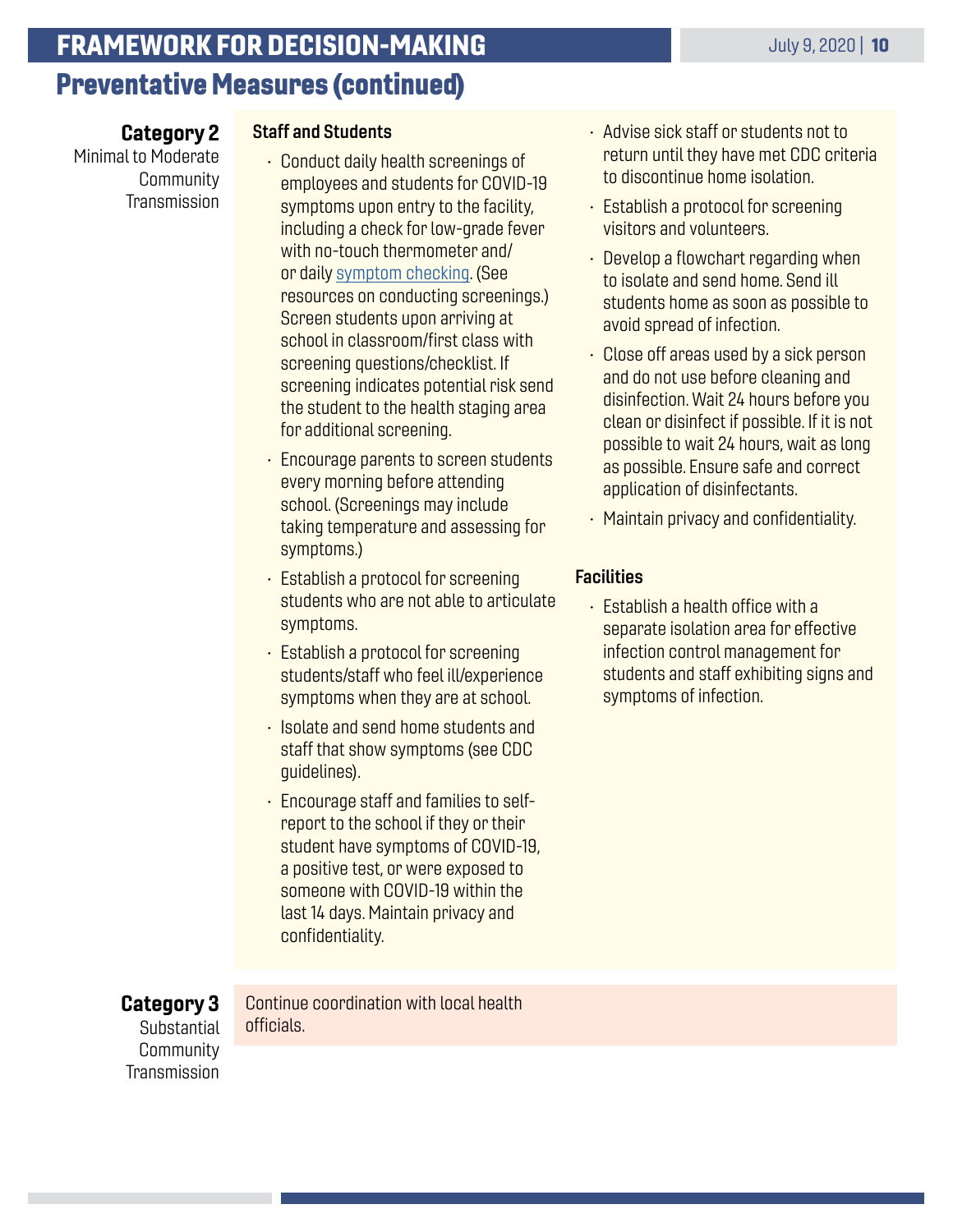### <span id="page-10-0"></span>**Testing**

| <b>Category 1</b><br>No Community<br>Transmission                            | $\cdot$ Develop testing protocol and<br>procedures for staff and students in<br>coordination with the state testing<br>taskforce. | · Develop contact tracing protocol<br>when staff or student in building is<br>confirmed positive. |
|------------------------------------------------------------------------------|-----------------------------------------------------------------------------------------------------------------------------------|---------------------------------------------------------------------------------------------------|
|                                                                              |                                                                                                                                   |                                                                                                   |
| <b>Category 2</b><br><b>Minimal to Moderate</b><br>Community<br>Transmission | $\cdot$ Develop testing protocol and<br>procedures for staff and students in<br>coordination with the state testing<br>taskforce. | • Develop contact tracing protocol<br>when staff or student in building is<br>confirmed positive. |
|                                                                              |                                                                                                                                   |                                                                                                   |
| <b>Category 3</b><br>Substantial<br>Community<br>Transmission                | • Develop testing protocol and<br>procedures for staff and students in<br>coordination with the state testing<br>taskforce.       | • Develop contact tracing protocol<br>when staff or student in building is<br>confirmed positive. |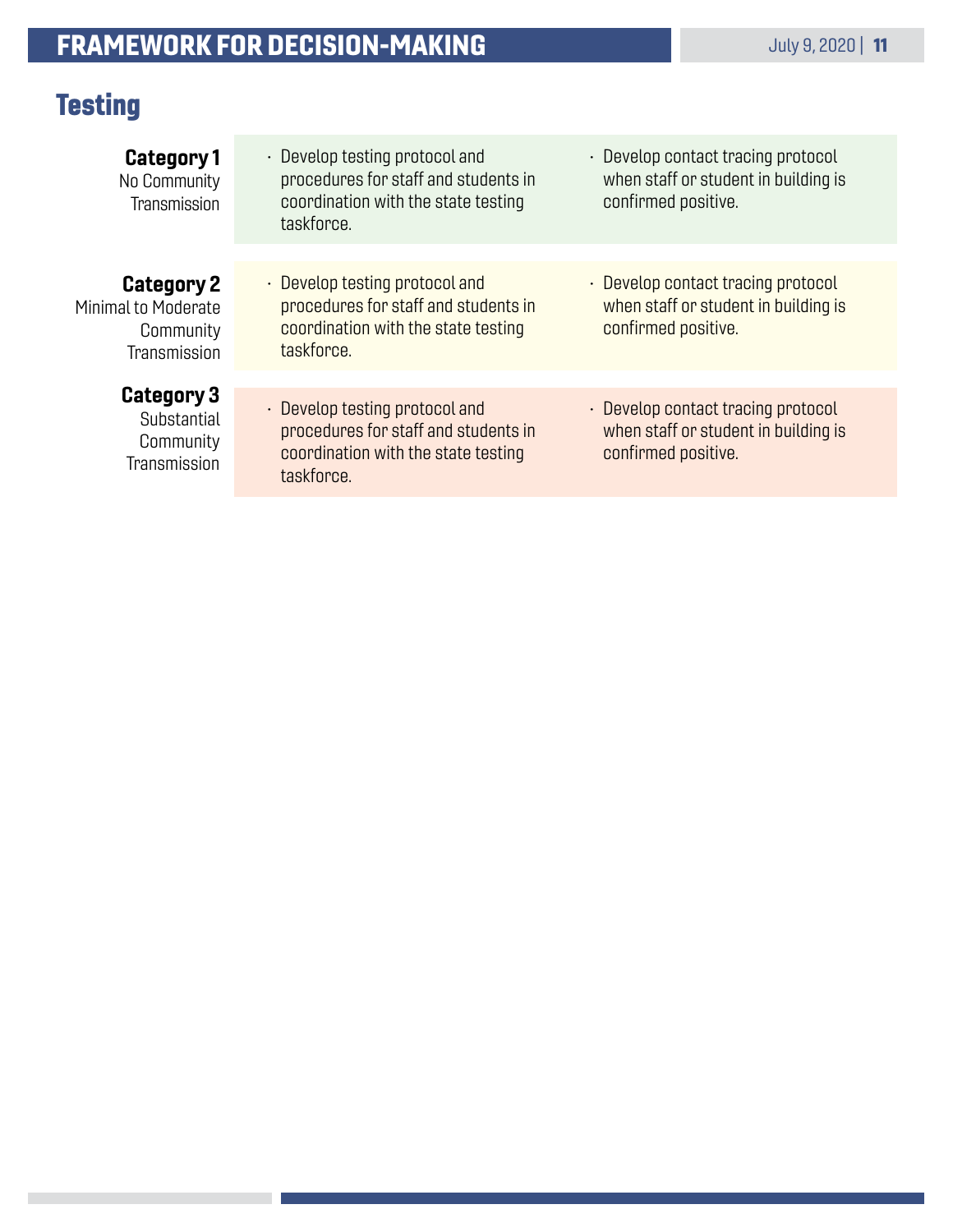### <span id="page-11-0"></span>FRAMEWORK FOR DECISION-MAKING

### Personal Protective Equipment (PPE) - (See Definition of PPE)

| <b>Category 1</b><br>No Community<br>Transmission                     | <b>Staff and Students</b><br>$\cdot$ Develop a plan for staff, student and<br>parent training and use of personal<br>protective equipment with guidance<br>from the local health district.<br>· Identify sources and availability of<br>personal protective equipment.<br>$\cdot$ Educate and give direction on cleaning<br>cloth face coverings.<br>• When teaching students school<br>routines at the beginning of the school<br>year, include routines for wearing<br>cloth face coverings, washing hands,<br>using hand sanitizer and physical<br>distancing.<br><b>Facilities</b> | <b>Equipment</b><br>$\cdot$ Use of sneeze guards at appropriate<br>locations.<br>$\cdot$ Use non-latex gloves for direct<br>student contact activities such as face<br>cleaning, feeding, etc.<br><b>Facemasks/Shields/Coverings</b><br>$\cdot$ Encourage students, staff, and visitors<br>to bring and wear cloth face coverings<br>from home.<br>· Mask/face shields recommended but<br>not required for staff/students.<br>· Provide masks/face shields and other<br>appropriate PPE to staff.<br>· Consider additional protection |
|-----------------------------------------------------------------------|----------------------------------------------------------------------------------------------------------------------------------------------------------------------------------------------------------------------------------------------------------------------------------------------------------------------------------------------------------------------------------------------------------------------------------------------------------------------------------------------------------------------------------------------------------------------------------------|---------------------------------------------------------------------------------------------------------------------------------------------------------------------------------------------------------------------------------------------------------------------------------------------------------------------------------------------------------------------------------------------------------------------------------------------------------------------------------------------------------------------------------------|
|                                                                       | $\cdot$ Establish and maintain hand hygiene<br>stations in key locations in school<br>buildings.                                                                                                                                                                                                                                                                                                                                                                                                                                                                                       | for medically vulnerable staff and<br>students as well as students with<br>special needs.                                                                                                                                                                                                                                                                                                                                                                                                                                             |
| <b>Category 2</b><br>Minimal to Moderate<br>Community<br>Transmission | <b>Staff and Students</b><br>$\cdot$ Educate and give direction on<br>cleaning cloth face coverings.<br>Educate students, staff and visitors<br>on the proper and safe way to use<br>face coverings and other personal<br>protective equipment (PPE).<br><b>Equipment</b><br>• Provide masks or cloth face coverings<br>and other appropriate PPE to staff as<br>available based on the LEAs resources.                                                                                                                                                                                | <b>Facemasks/Coverings</b><br>$\cdot$ Recommend students, staff, and<br>visitors to wear cloth face coverings<br>when practical, and provide for those<br>who do not have one but wish to wear<br>one.<br>• When physical distancing cannot take<br>place, further reinforce the use of face<br>coverings.                                                                                                                                                                                                                            |
| <b>Category 3</b><br>Substantial<br>Community<br>Transmission         | <b>Staff and Students</b><br>$\cdot$ If staff are allowed in the buildings<br>all staff must follow all CDC<br>recommended PPE quidelines.                                                                                                                                                                                                                                                                                                                                                                                                                                             | · If districts allow individual staff and/<br>or student tutoring / conference<br>sessions, all staff and students should<br>be screened.                                                                                                                                                                                                                                                                                                                                                                                             |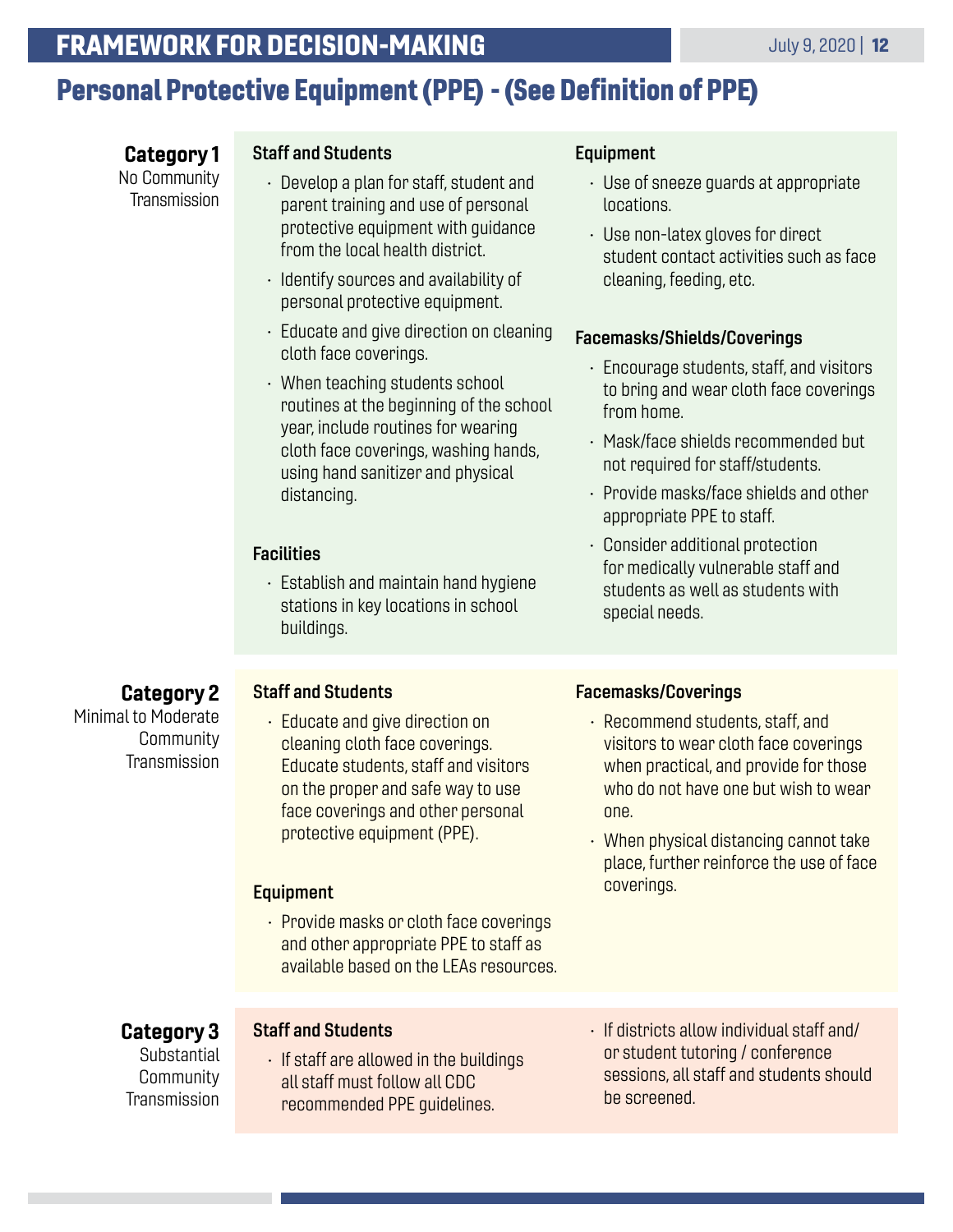### <span id="page-12-0"></span>**FRAMEWORK FOR DECISION-MAKING The Contract of the Contract of the Contract of the Contract of the Contract of the Contract of the Contract of the Contract of the Contract of the Contract of the Contract of the Contract**

### Family Considerations

#### Category 1 No Community **Transmission** Category 2 Minimal to Moderate Community **Transmission** • Identify and provide considerations for parents with literacy needs so when the district goes into category 2 and category 3, those barriers are being addressed so parents are able to support their children at home. • Survey families' interest in continuing online learning to reduce the number of students requiring face-to face, traditional instruction. • Provide resources to parents on how to help their students be successful in a blended or online learning environment and provide individualized resources for parents with students with disabilities. Survey families to gauge which students may want to conduct their schooling virtually for the 2020-2021 school year; schools can offer their own online courses. • Implement physical distancing and remote/blended learning as determined by the local school Board/ Board of Directors: o Use the master schedule to balance class numbers as much as possible – remove unused desks and furniture in classrooms; o Consider A/B schedules. o Consider hybrid instructional Models if absolutely necessary and after factoring in additional logistical requirements/costs including childcare requirements placed on working families and unnecessary burden on staff. o Consider allowing special education students to continue in person instruction as these students often rely on daily routines and social interactions to

o Limit physical interaction through partner or group work.

maximize social distancing (to the

o Establish distance between the teacher's desk/board and students' desks.

extent practicable).

- o Identify and utilize large spaces (e.g. gymnasiums, auditoriums, outside spaces – as weather permits) for social distancing.
- o Consider targeted distance/ remote learning.

o Variety of effective communication to provide support for parents and students especially in the remote areas such as using Spanish radio, social media platforms, group texting, etc.

address their individual learning

needs.

o Distribute printed instructional packets/materials and district/ school communications along with meals; designate and communicate collection/drop off points.

FAMILY CONSIDERATIONS CONTINUES ON NEXT PAGE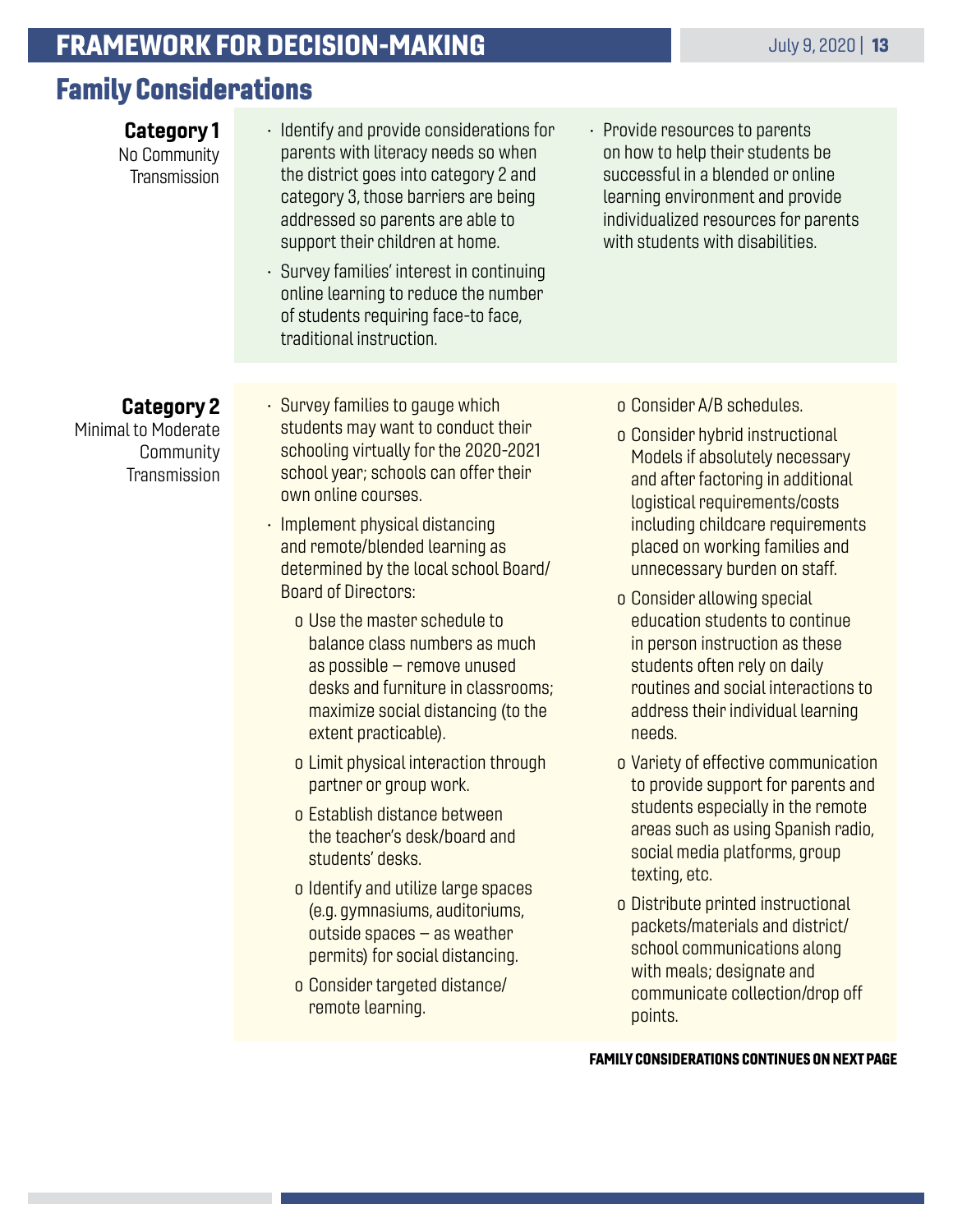### FRAMEWORK FOR DECISION-MAKING

### Family Considerations (continued)

#### Category 3

**Substantial Community Transmission** 

- Make considerations for family support for packets being sent home or online instructions for economically disadvantaged and English language learner student families. Provide resources and instruction on how to use platforms and navigate software. Use of bilingual instructional paraprofessionals to work with family and students on packets or navigating the online program.
- Provide professional development opportunities for parents, students, and teachers regarding mental health illness and support.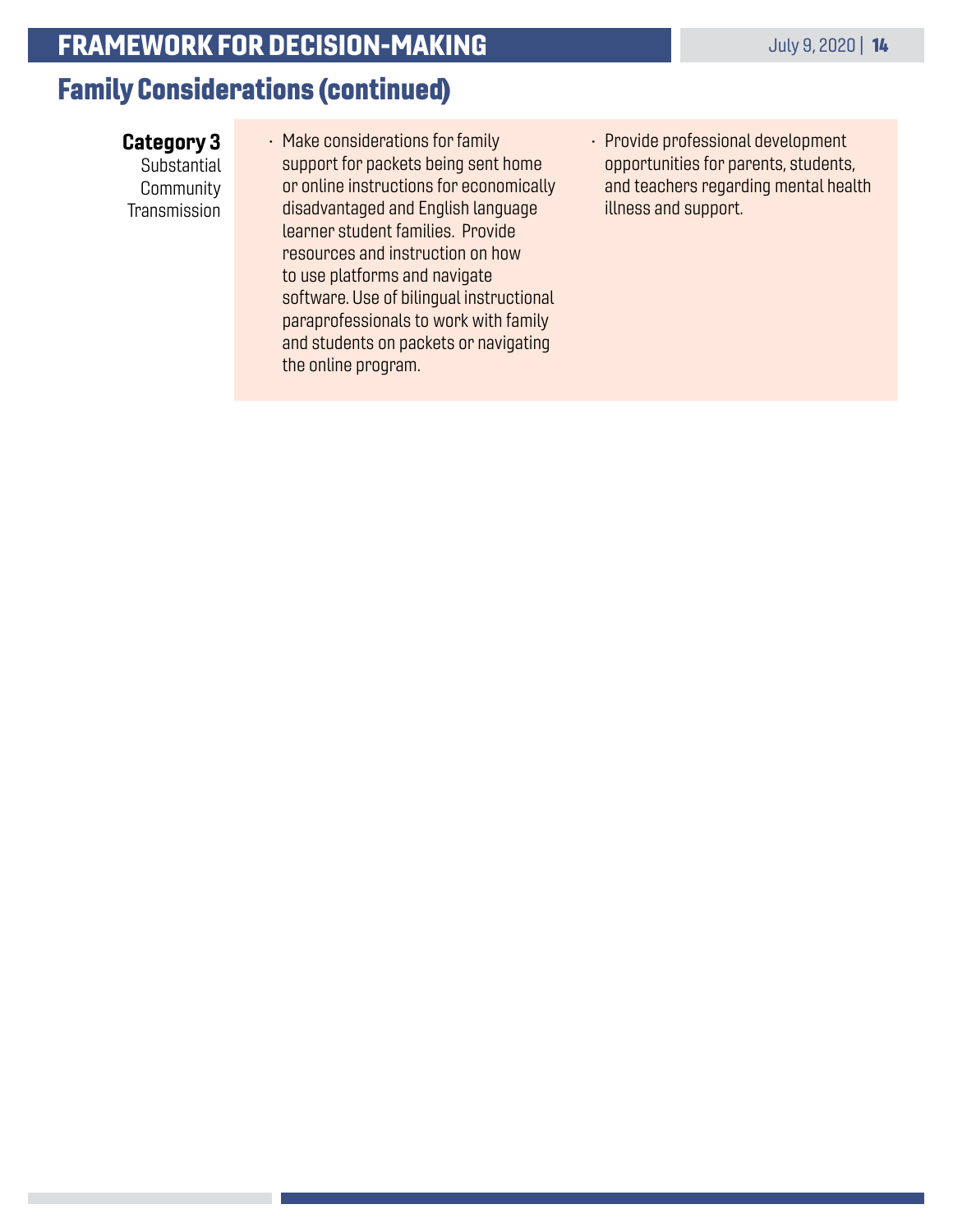### <span id="page-14-0"></span>Staffing Considerations

### Category 1

No Community **Transmission** 

- Develop plans and policies for communicating with staff, implementation plans and expectations for staff in each category level.
- Understand vulnerable staff may be defined based on [CDC](https://www.cdc.gov/coronavirus/2019-ncov/need-extra-precautions/people-at-higher-risk.html) definitions or per physician documentation.
- Ensure administrators are familiar with employee contracts and agreements, and workplace policies and procedures.
- Survey at-risk staff members to gauge their intentions in returning to work while maintaining confidentiality consistent with the Americans with Disabilities Act (ADA) and other applicable federal and state privacy laws.
- Consider offering special accommodations. LEAs are encouraged to consult with local board attorneys or district human resources officials to identify appropriate special accommodations (such as an alternative teaching assignment) for personnel who are members of vulnerable populations.
- Develop and communicate telework policies for all staff, including identification of essential workers and medically vulnerable staff.
- Adhere to applicable Health Insurance Portability and Accountability Act (HIPAA) requirements.
- Adhere to state and federal employment law and extended leave allowances.
- Encourage open lines of communication between vulnerable staff and supervisors.
- Vulnerable staff may contact their administration to explore employee rights related to essential job functions such as:
	- o The district [ADA accommodation](https://www.eeoc.gov/publications/ada-your-responsibilities-employer) process.
	- o District policies, procedures and protocols for requesting flexible leave options.
	- o Federal leave policies including the [Families First Coronavirus](https://www.dol.gov/agencies/whd/pandemic/ffcra-employer-paid-leave)  [Response Act](https://www.dol.gov/agencies/whd/pandemic/ffcra-employer-paid-leave) and [Family Medical](https://www.dol.gov/agencies/whd/fmla)  [Leave Act.](https://www.dol.gov/agencies/whd/fmla)
- Encourage use of district Employee Assistance Program if available.

#### Category 2

Minimal to Moderate Community **Transmission** 

#### Category 3

**Substantial** Community **Transmission** 

- Implement telework policy for vulnerable staff.
- Implement telework policy for all staff.
- Reduce onsite work to essential job functions only.
- Establish a process for regular checkins with the supervisor for vulnerable staff.
- If the telework option is not feasible, vulnerable staff should contact their administration to reassess options related to essential job functions.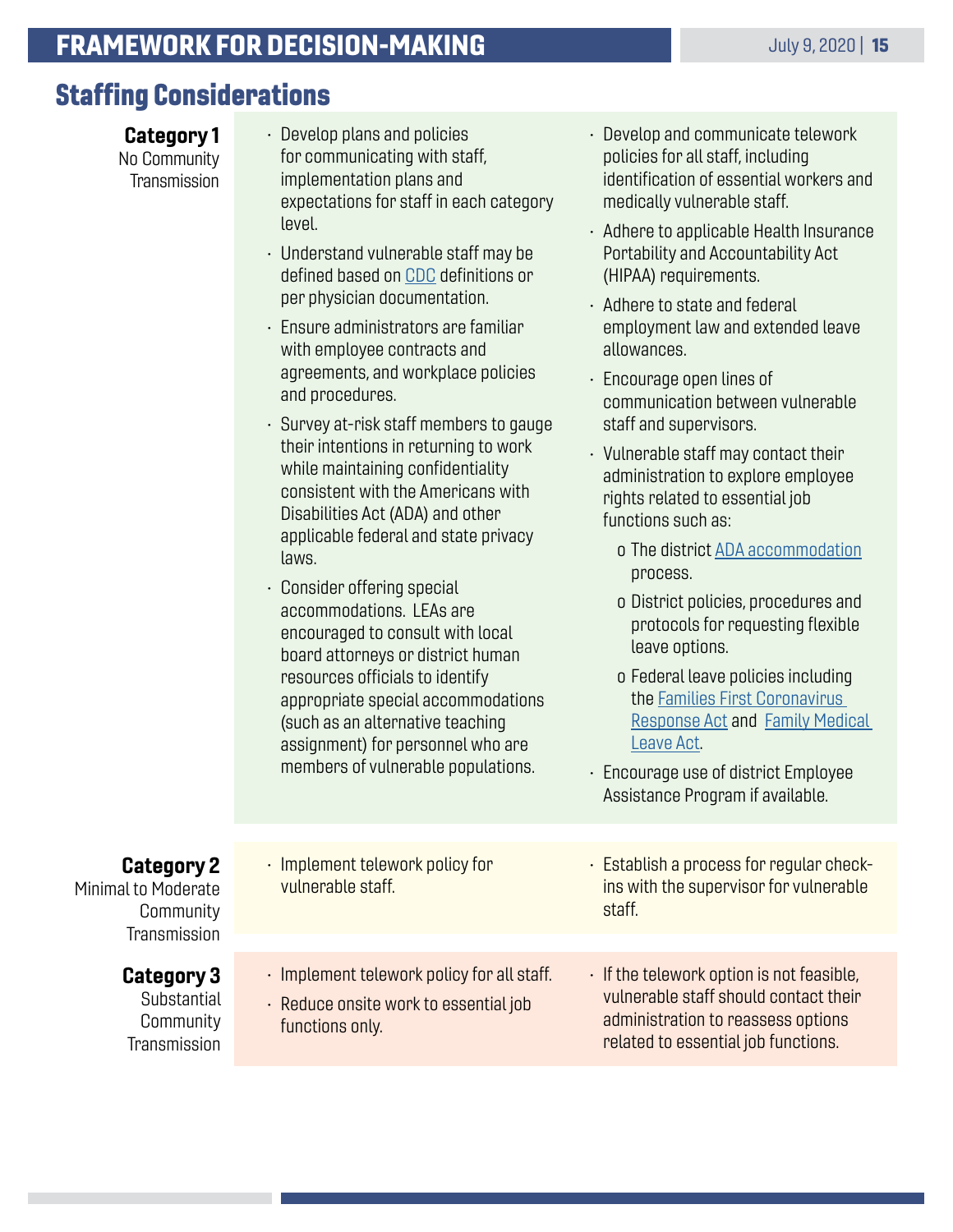### <span id="page-15-0"></span>**FRAMEWORK FOR DECISION-MAKING The Contract of the Contract of the Contract of the Contract of the Contract of the Contract of the Contract of the Contract of the Contract of the Contract of the Contract of the Contract**

### **Communications**

| <b>Category 1</b> |  |
|-------------------|--|
| No Community      |  |

No Community Transmission

#### All

- Devise and communicate a plan for the potential closure of the school building. Include clear explanation that a closed building does not mean "no school/instruction."
- Communicate expectations for remote learning in the event of a building closure or physical distancing requirements.
- Establish communication plans for each category of transmission, including on site infection. Answer the following questions:
	- o What increases the chance of school closures?
	- o My child attends a school where a COVID-19 case has been confirmed. What should I do?
	- o What is considered a "close contact"?
	- o When can a student or staff member discontinue home isolation?
	- o What should I include in my message to our school community of a confirmed case that has been in our school?

#### Parents and Students

- Communicate with parents and students the types of blended learning that will be available for their students.
- Communicate with parents and students where to find training and resources on how to support their student's instruction and use devices or access blended and distance learning opportunities.
- Ensure all contact information for families is current.
- Create a centralized communication team for the dissemination of district/ school wide information.
- Use multiple channels for communication.
- Make sure information is easy to find on your website.
- Elicit and address questions from students about how they will be able to remain in communication with teachers, staff, and students.

#### Community/State

• Coordinate with the local health district and Idaho Rebounds plan on the dissemination of information and use of consistent terminology. (See local health district guidance: COVID-19 Guidance for Schools)

#### COMMUNICATIONS CONTINUES ON NEXT PAGE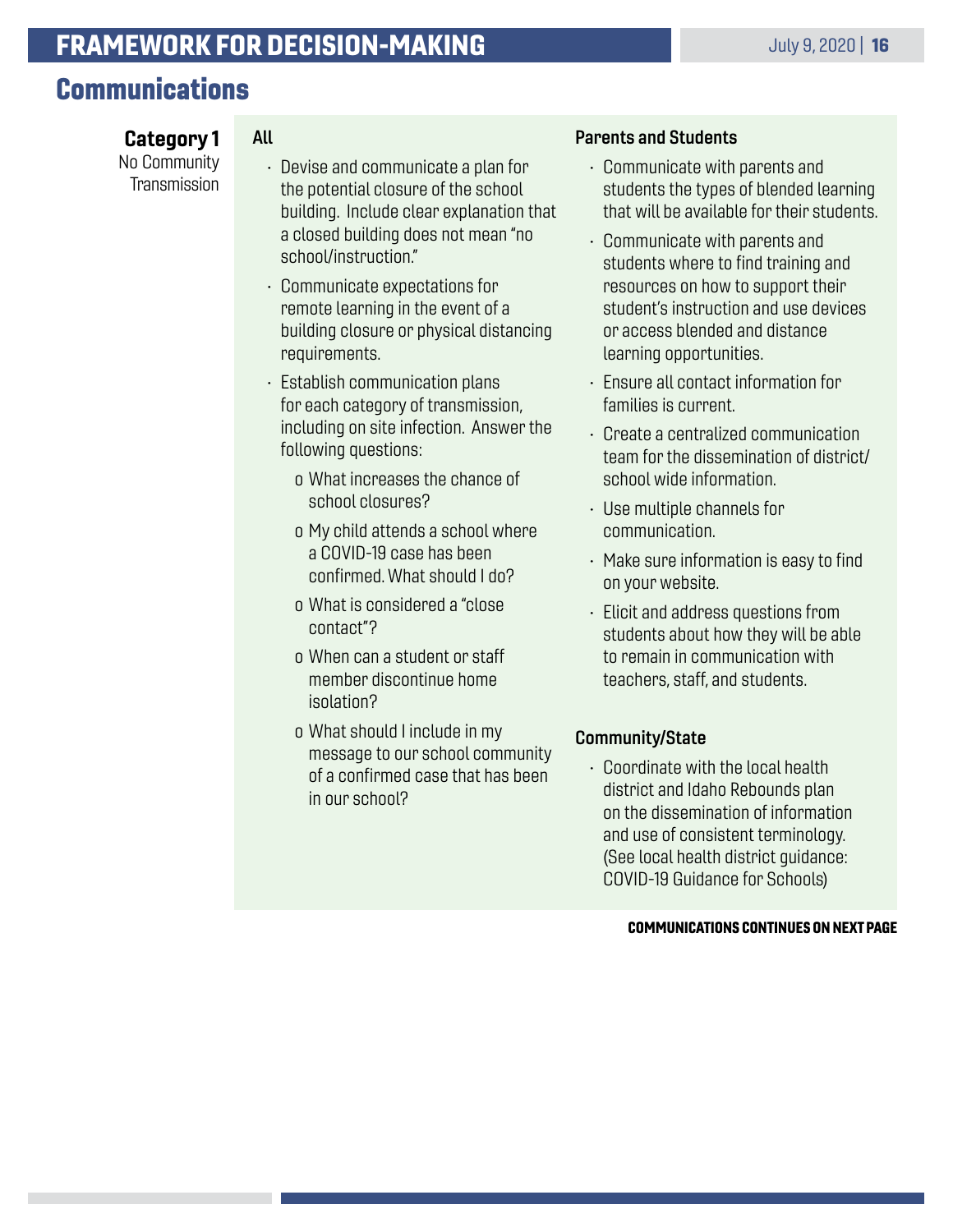### **FRAMEWORK FOR DECISION-MAKING The Contract of the Contract of the Contract of the Contract of the Contract of the Contract of the Contract of the Contract of the Contract of the Contract of the Contract of the Contract**

### Communications (continued)

Category 2

#### School Personnel

- Minimal to Moderate **Community** Transmission
- Communicate with school personnel expectations for telework and on-site work options.

#### Parents and Students

- Communicate with parents what can be expected for continued instruction and available student services.
- Communicate with parents and students how school sites will transition between onsite instruction and distance instruction.
- Communicate with parents and students where information regarding the level of communication in the school community can be found, where student assignments and instructions may be found, and who to contact when they have questions about student assignments.
- Communicate with parents and students on how they can support their student's instruction.
- Communicate in the language of the family.

#### Category 3 **Substantial Community Transmission**

#### All

- Maintain open lines of communication between staff, students and parents.
- Communicate timelines for assessing and transitioning between pandemic response levels.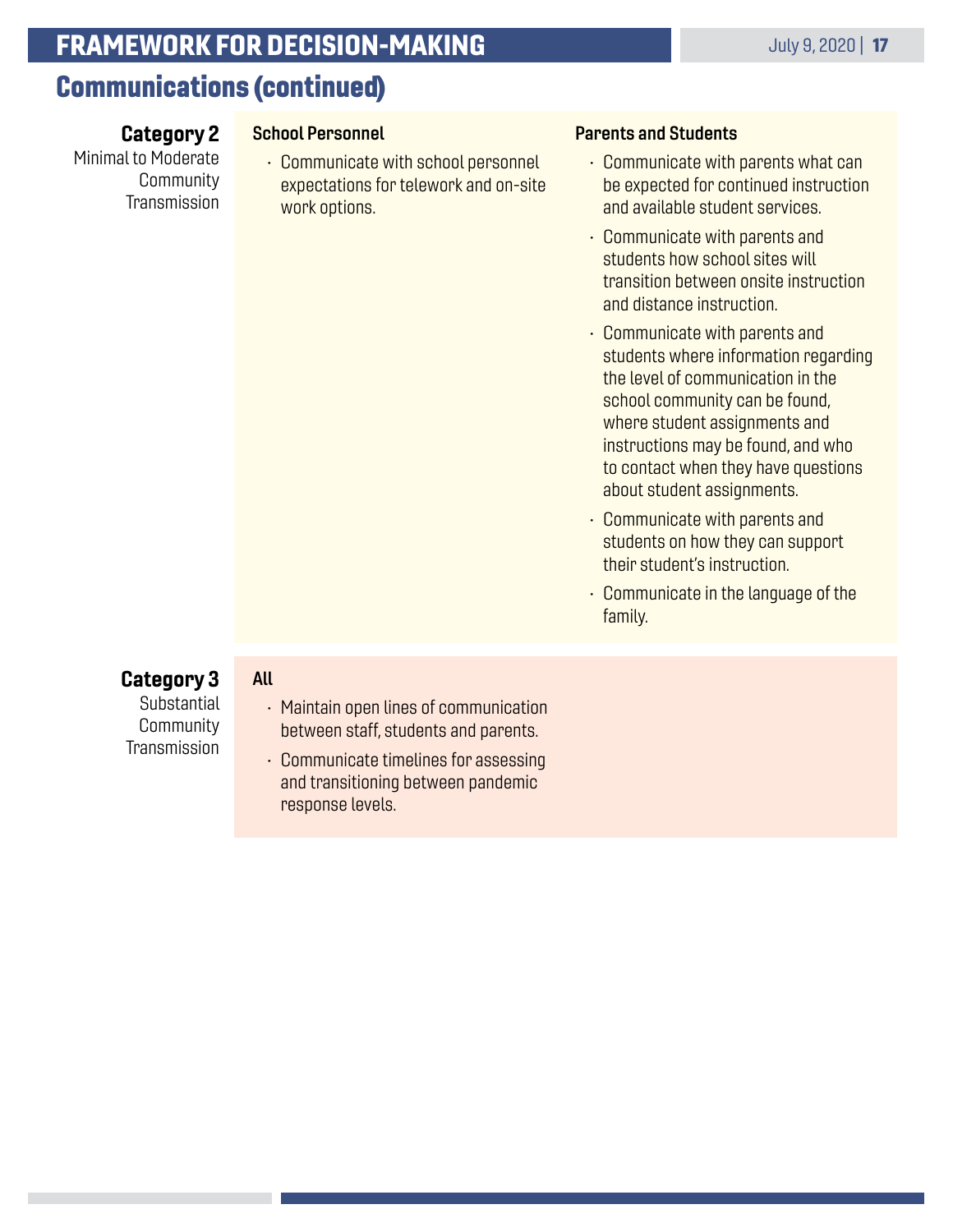### <span id="page-17-0"></span>Professional Development

| <b>Category 1</b><br>No Community<br>Transmission                            | $\cdot$ Implement student, parent and staff<br>education prior to the start of the<br>school year before student attendance<br>(http:/www.sde.idaho.gov/re-opening/<br>index.html).<br>· Develop/identify professional<br>development on the use of PPE,<br>reducing transmission, identifying<br>symptoms, and using cleaning<br>equipment and supplies.<br>• Deliver identified professional<br>development as applicable to the staff<br>position (classified and certificated). | $\cdot$ Identify staff needs for professional<br>development related to:<br>o Reducing Transmission<br>o Delivering Blended Learning<br>o Using Technology<br>o Connecting with Students<br>Remotely<br>o Identifying Students At-Risk<br>o Delivering Additional Student<br>Services Remotely (SEL/Behavioral<br>Health, Counseling, etc.)<br>o Parent Support of Student |
|------------------------------------------------------------------------------|-------------------------------------------------------------------------------------------------------------------------------------------------------------------------------------------------------------------------------------------------------------------------------------------------------------------------------------------------------------------------------------------------------------------------------------------------------------------------------------|----------------------------------------------------------------------------------------------------------------------------------------------------------------------------------------------------------------------------------------------------------------------------------------------------------------------------------------------------------------------------|
|                                                                              |                                                                                                                                                                                                                                                                                                                                                                                                                                                                                     | Learning at Home.                                                                                                                                                                                                                                                                                                                                                          |
| <b>Category 2</b><br><b>Minimal to Moderate</b><br>Community<br>Transmission | $\cdot$ Periodically revisit educational training<br>needs for staff, students, and parents.<br>· Implement ongoing professional<br>development plans.                                                                                                                                                                                                                                                                                                                              | • Continue to reassess areas of needed<br>professional development.                                                                                                                                                                                                                                                                                                        |
|                                                                              |                                                                                                                                                                                                                                                                                                                                                                                                                                                                                     |                                                                                                                                                                                                                                                                                                                                                                            |
| <b>Category 3</b><br>Substantial                                             | $\cdot$ Continue with implementation of<br>professional development.                                                                                                                                                                                                                                                                                                                                                                                                                | • Maintain open lines of communication<br>between staff, students and parents.                                                                                                                                                                                                                                                                                             |
| Community<br>Transmission                                                    |                                                                                                                                                                                                                                                                                                                                                                                                                                                                                     |                                                                                                                                                                                                                                                                                                                                                                            |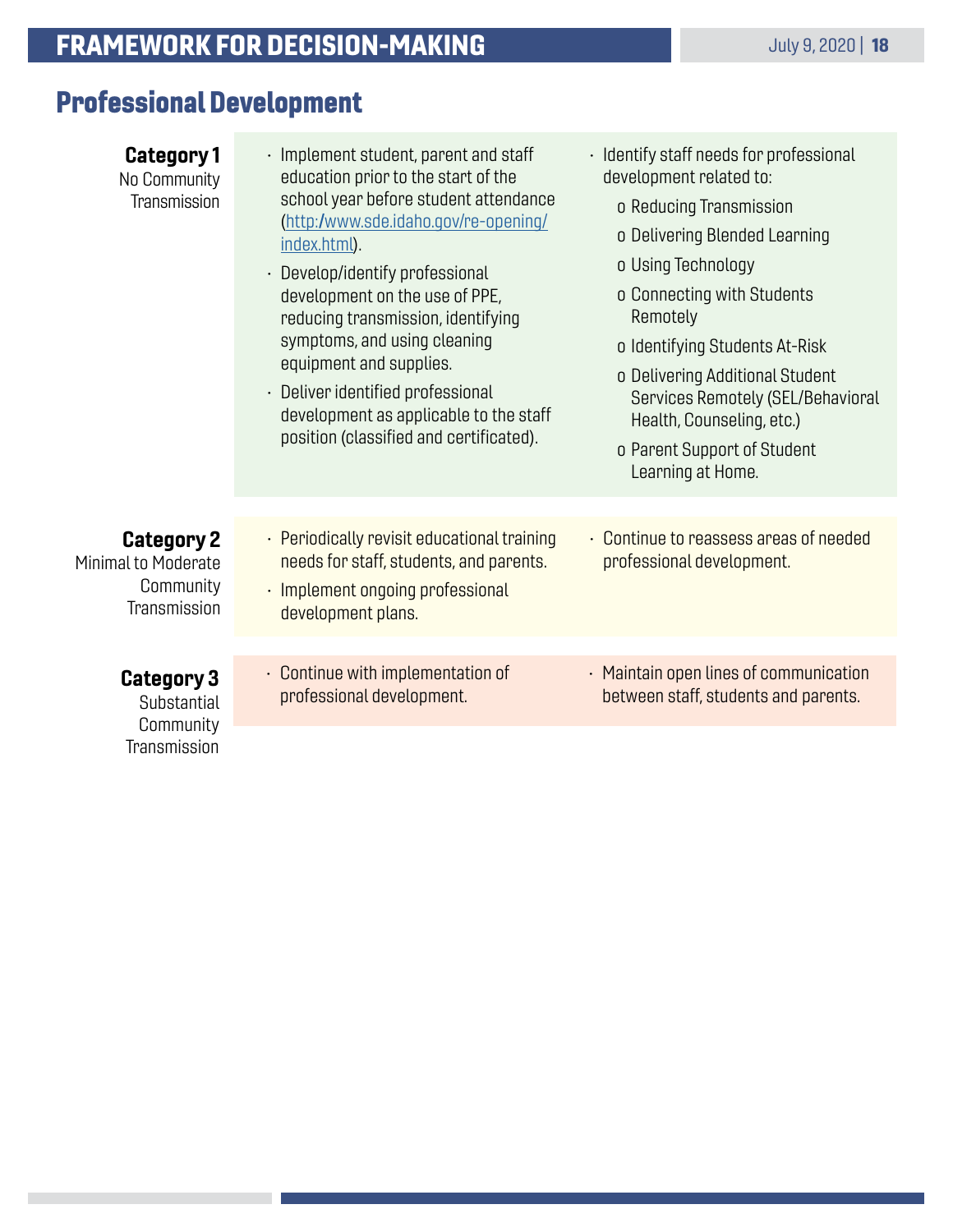### <span id="page-18-0"></span>Student Assessment

#### Category 1

No Community **Transmission** 

- Implement standard operating procedures for the administration of assessments.
- Develop a plan for assessing student blended and remote learning modalities.
- Assess students' current level of understanding and identify remediation areas due to spring instructional interruption.
- All assessments should be administered at the student's current grade level.
- Emphasize formative assessment.
- Test security/administration.
- Procedures should be emphasized for reliable results.
- See Assessment guidance and consideration on Resource Site [\(http:/](http://www.sde.idaho.gov/re-opening/index.html) [www.sde.idaho.gov/re-opening/index.](http://www.sde.idaho.gov/re-opening/index.html) [html](http://www.sde.idaho.gov/re-opening/index.html)).

#### Kindergarten Considerations

• Administer a uniform Kindergarten readiness screener of the district's choice in small groups.

#### English Language Proficiency Assessment

• Administer the WIDA ACCESS 2.0 using the typical administration protocols.

English Language Arts, Mathematics, and Science assessment guidance is available on the Resource Website [\(http:/www.sde.](http://www.sde.idaho.gov/re-opening/index.html) [idaho.gov/re-opening/index.html](http://www.sde.idaho.gov/re-opening/index.html)).

• Other content areas: consider providing a common screener of current student abilities at the beginning of each course relevant to the target learning objectives of their enrolled course.

#### STUDENT ASSESSMENT CONTINUES ON NEXT PAGE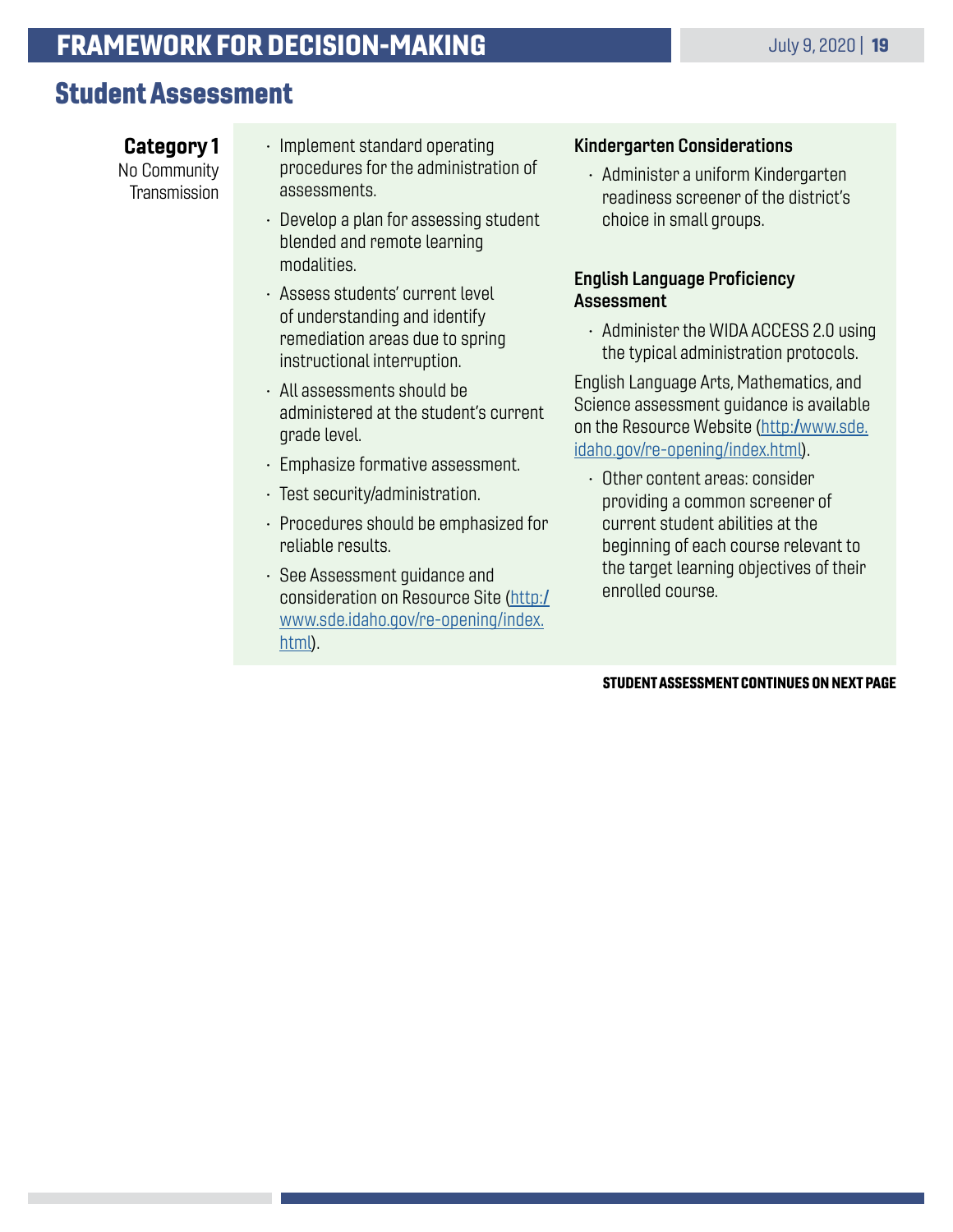### **FRAMEWORK FOR DECISION-MAKING** July 9, 2020 | 20

### Student Assessment (continued)

| <b>Category 2</b><br>Minimal to Moderate<br>Community<br>Transmission | · All assessments should be<br>administered at the student's current<br>grade level.<br>· Emphasize formative assessment.<br>· Assessments should be administered<br>in person as appropriate.<br>· Test security/administration<br>procedures should be emphasized for<br>reliable results.<br>• Check remote administration quidance<br>for each assessment for specifics.<br><b>Kindergarten Considerations</b><br>· Administer a uniform Kindergarten<br>readiness screener of the district's<br>choice in small groups. | <b>English Language Proficiency</b><br><b>Assessment</b><br>• WIDA is launching a paper-based<br>Remote Screener as a temporary<br>solution; Grades K-1 materials will be<br>available July 16, 2020; Grade 2-12<br>materials will launch in early August<br>2020.<br>English Language Arts, Mathematics, and<br>Science assessment guidance is available<br>on the Resource Website (http:/www.sde.<br>idaho.gov/re-opening/index.html).<br>• Other content areas: consider<br>providing a common screener of<br>current student abilities at the<br>beginning of each course relevant to<br>the target learning objectives of their<br>enrolled course. |
|-----------------------------------------------------------------------|------------------------------------------------------------------------------------------------------------------------------------------------------------------------------------------------------------------------------------------------------------------------------------------------------------------------------------------------------------------------------------------------------------------------------------------------------------------------------------------------------------------------------|-----------------------------------------------------------------------------------------------------------------------------------------------------------------------------------------------------------------------------------------------------------------------------------------------------------------------------------------------------------------------------------------------------------------------------------------------------------------------------------------------------------------------------------------------------------------------------------------------------------------------------------------------------------|
| <b>Category 3</b><br>Substantial<br>Community<br>Transmission         | • Check remote administration quidance<br>for each assessment for specifics.<br>· Provide clear guidance to families<br>and students on how they access the<br>assessment, what the results mean,<br>and any administration safeguards<br>added.<br><b>Kindergarten Considerations</b><br>· Administer a uniform Kindergarten<br>readiness screener of the district's<br>choice in small groups.                                                                                                                             | <b>English Language Proficiency</b><br><b>Assessment</b><br>· WIDA is launching a paper-based<br>Remote Screener as a temporary<br>solution; Grades K-1 materials will be<br>available July 16, 2020; Grade 2-12<br>materials will launch in early August<br>2020.<br>English Language Arts, Mathematics, and<br>Science assessment quidance is available<br>on the Resource Website (http:/www.sde.<br>idaho.gov/re-opening/index.html).<br>• Other content areas: consider<br>providing a common conconon of                                                                                                                                            |

providing a common screener of current student abilities at the beginning of each course relevant to the target learning objectives of their enrolled course.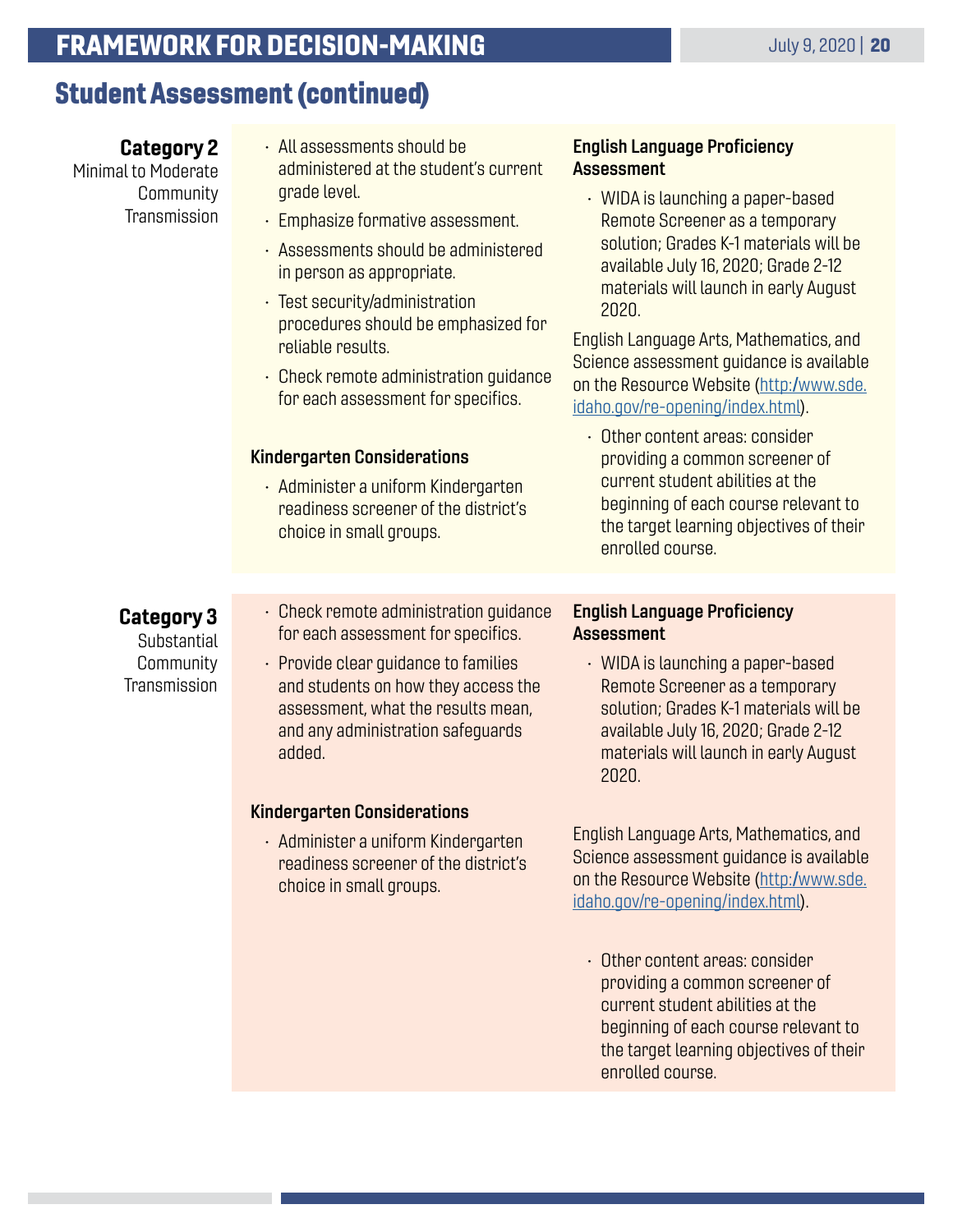# <span id="page-20-0"></span>FRAMEWORK FOR DECISION-MAKING

| <b>Category 1</b><br>No Community<br>Transmission                            | $\cdot$ Schools provide in-person instruction<br>as applicable to their programs<br>and develop plans for transitioning<br>learning to different modalities that<br>provide for quality instruction for all<br>students.                                                                                                                                                                                                                                                                                         | · Schools observe local and state<br>restrictions as applicable to the level<br>of virus transmission within their<br>community.                                                                                                                                                                                                                                                                                                                                                  |
|------------------------------------------------------------------------------|------------------------------------------------------------------------------------------------------------------------------------------------------------------------------------------------------------------------------------------------------------------------------------------------------------------------------------------------------------------------------------------------------------------------------------------------------------------------------------------------------------------|-----------------------------------------------------------------------------------------------------------------------------------------------------------------------------------------------------------------------------------------------------------------------------------------------------------------------------------------------------------------------------------------------------------------------------------------------------------------------------------|
|                                                                              |                                                                                                                                                                                                                                                                                                                                                                                                                                                                                                                  |                                                                                                                                                                                                                                                                                                                                                                                                                                                                                   |
| <b>Category 2</b><br><b>Minimal to Moderate</b><br>Community<br>Transmission | · Provide remote/distance learning<br>opportunities for vulnerable student<br>populations in consultation with<br>parents and public health officials.<br>· Schools implement their instructional<br>plans as applicable to the level of<br>community transmission. Instruction<br>should be delivered in a way that<br>progresses students through the<br>educational continuum, meets state<br>standards, and prepares them for the<br>next grade level or graduation.<br>• Connect with every student/family. | $\cdot$ Communicate in the language of the<br>family.<br>· Ensure equitable access to resources<br>for all students and families.<br>· Provide instructional support to<br>parents for virtual learning.<br>• Encourage consistent and routine<br>virtual learning practices at home.<br>· Allow for individualization in work<br>completion.<br>· Schools observe local and state<br>restrictions as applicable to the level<br>of virus transmission within their<br>community. |
|                                                                              |                                                                                                                                                                                                                                                                                                                                                                                                                                                                                                                  |                                                                                                                                                                                                                                                                                                                                                                                                                                                                                   |
| <b>Category 3</b><br>Substantial<br>Community<br>Transmission                | · Schools implement their instructional<br>plans as applicable to the level of<br>community transmission. Instruction<br>should be delivered in a way that<br>progresses students through the<br>educational continuum, meets state<br>standards, and prepares the for the<br>next grade level or graduation.                                                                                                                                                                                                    | · Schools should observe local and<br>state restrictions as applicable to the<br>level of virus transmission within their<br>community.                                                                                                                                                                                                                                                                                                                                           |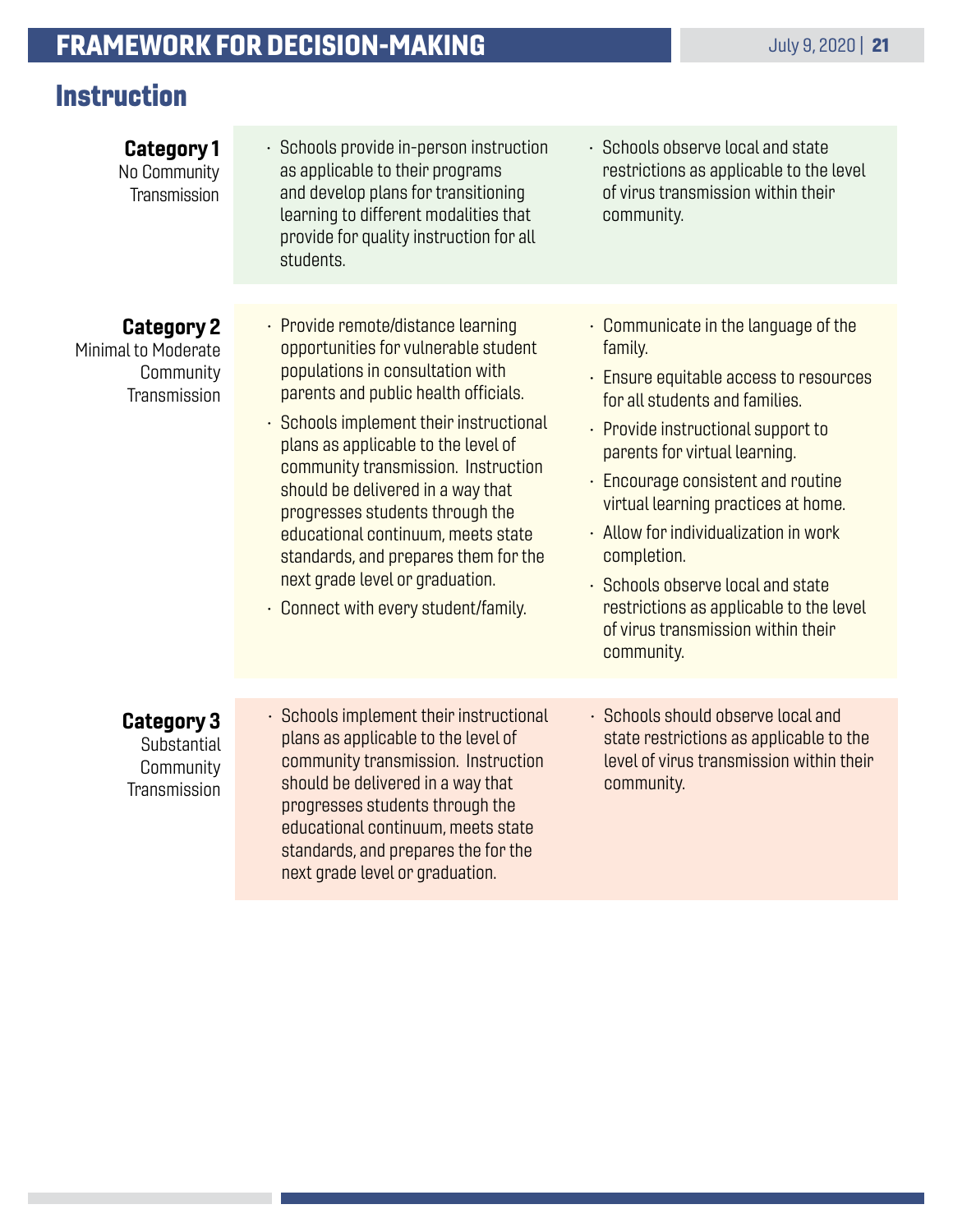# <span id="page-21-0"></span>Social Emotional Learning: Strategies at the School Level

| <b>Category 1</b><br>No Community<br>Transmission                            | $\cdot$ Assume that all students are in need<br>$\cdot$ Define social emotional goals for the<br>school as a whole, including behavior<br>expectations.<br>· Develop a school-wide infrastructure<br>that can support SEL, including<br>planning cycles and assessment.<br>$\cdot$ Coordinate SEL programs to align with<br>the school's overall goals. | • Prepare staff to teach SEL skills<br>through modeling and integrated<br>instruction.<br>· Ensure that each student has one<br>caring adult who checks in with him/<br>her regularly.<br>• Create and provide opportunities<br>for students to practice SEL skills,<br>focusing on stress-management,<br>communication and listening skills,<br>collaboration, and help providing and<br>help-seeking behaviors. |
|------------------------------------------------------------------------------|---------------------------------------------------------------------------------------------------------------------------------------------------------------------------------------------------------------------------------------------------------------------------------------------------------------------------------------------------------|-------------------------------------------------------------------------------------------------------------------------------------------------------------------------------------------------------------------------------------------------------------------------------------------------------------------------------------------------------------------------------------------------------------------|
| <b>Category 2</b><br><b>Minimal to Moderate</b><br>Community<br>Transmission | Implement plans developed in Category 1.                                                                                                                                                                                                                                                                                                                |                                                                                                                                                                                                                                                                                                                                                                                                                   |
|                                                                              |                                                                                                                                                                                                                                                                                                                                                         |                                                                                                                                                                                                                                                                                                                                                                                                                   |
| <b>Category 3</b><br>Substantial<br>Community<br>Transmission                | • Evaluate effectiveness of SEL impacts<br>on students and adjust to meet<br>student needs.                                                                                                                                                                                                                                                             | $\cdot$ Authentically discuss and reinforce<br>social emotional goals and behavior<br>expectations during an emergency<br>school closure.<br>· Parent/student check in to make sure<br>all students are connecting.                                                                                                                                                                                               |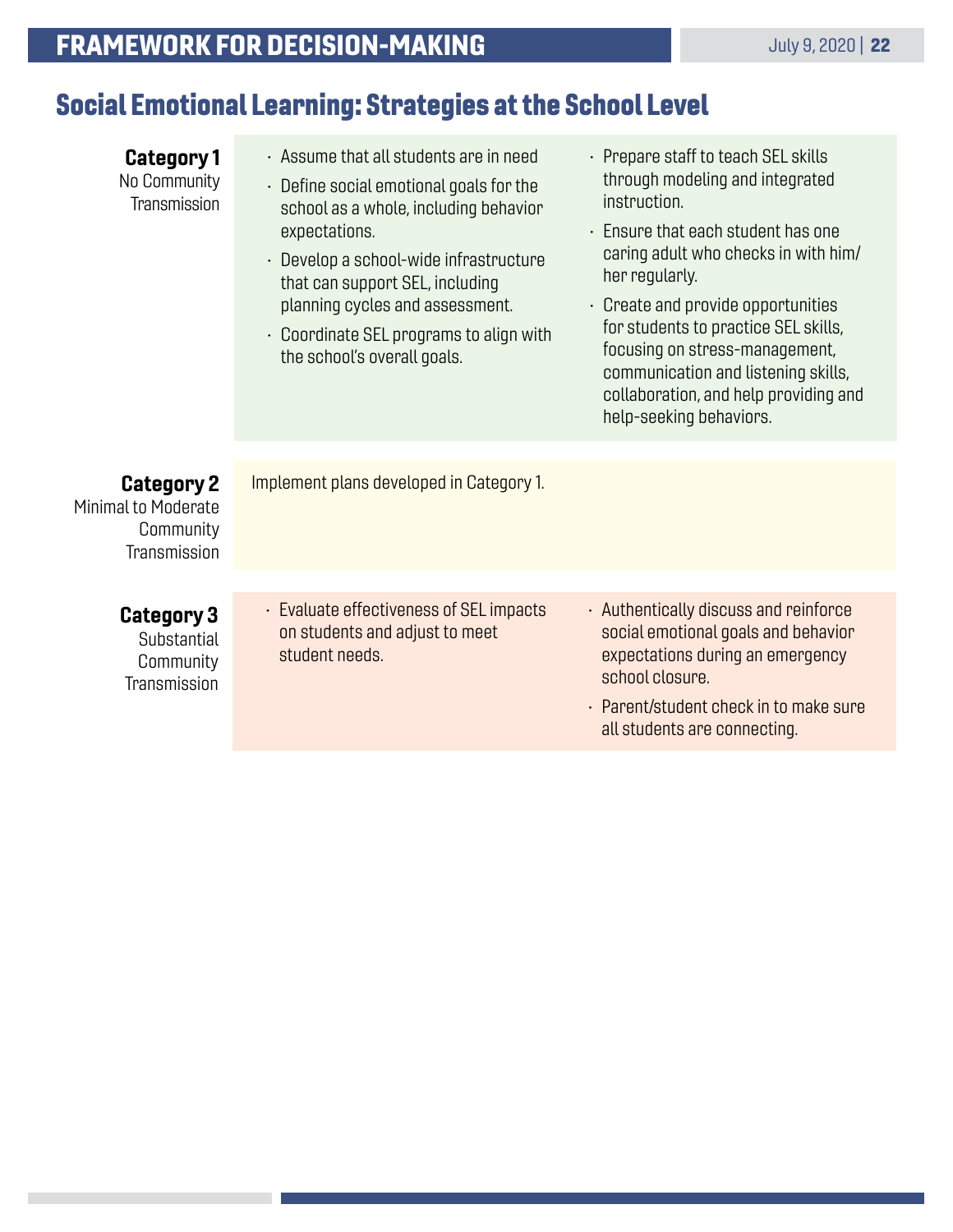### <span id="page-22-0"></span>Student Learning

Category 1 No Community Transmission

- For all instructional environments, provide specific information in IEPs or 504s for identification of student needs in the various scenarios. Include expectations for related services and therapies.
- Implement standard operating procedures while taking preventative measures.
	- o Recommended cleaning and sanitizing procedures.
	- o Surveying families' interest in continuing online learning to reduce the number of students requiring face-to-face traditional instruction.
- Accountability/Academic Baseline Determine Learning loss/identify gaps (See assessment guidance and content specific assessment resources on Resource website [\(http:/](http://www.sde.idaho.gov/re-opening/index.html) [www.sde.idaho.gov/re-opening/index.](http://www.sde.idaho.gov/re-opening/index.html) [html](http://www.sde.idaho.gov/re-opening/index.html))
- Identify essential standards/concepts/ skills by grade-level.
	- o Identify interventions
	- o Identify enrichments
- Target interventions and supports
	- o Provide additional instructional supports to:
		- Students at risk of not graduating on time
		- Students with disabilities
		- Students who struggled in the prior distance/remote learning environments
		- Students who are English **Learners**
		- Students identified by teachers and parents as being behind academically
	- o Address learning loss with extended learning opportunities
- Before/after school programs
- Saturday school
- Prepare for potential future distance/ remote learning by increasing current blended learning
	- o Develop a digital learning plan
	- o Integrate virtual learning practices
	- o Digitizing lessons
- Require a certain number of online assignments for each grading period
- If not embedded in the current curriculum, practice using online resources.

#### STUDENT LEARNING CONTINUES ON NEXT PAGE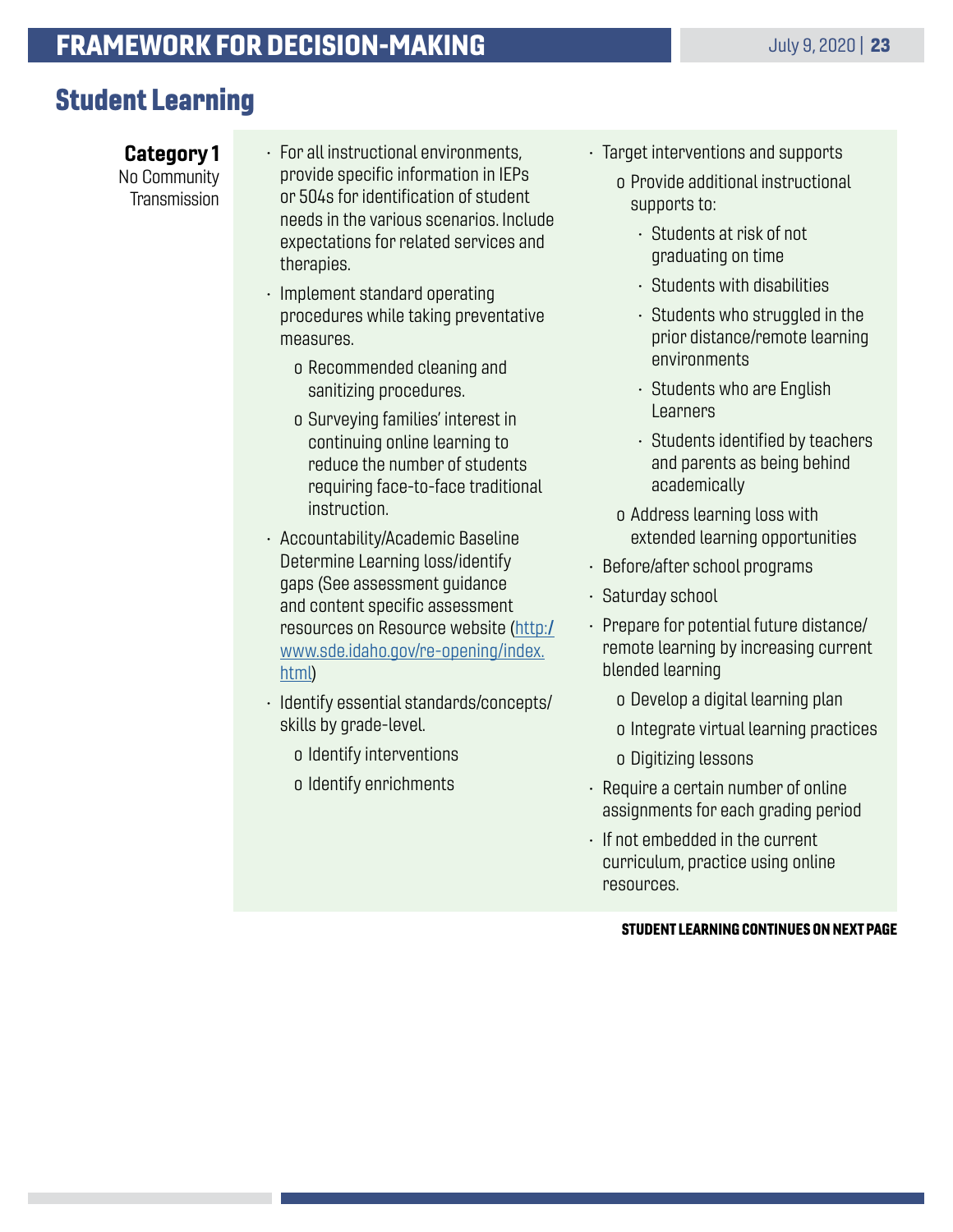### Student Learning (continued)

Category 2 Minimal to Moderate Community **Transmission** 

- Survey families to gauge which students may want to conduct their schooling virtually for the 2020- 2021 school year.
	- o Schools can offer their own online courses/programs.
- Utilize courses through a distance learning plan.
- Schools can deliver traditional instruction under Minimal/Moderate Spread by implementing applicable social distancing and sanitation protocol.
- Consider using clear masks for early phonics instruction and speech interventions.
- Implement district or school-wide distance/remote learning plan.
- Consider a policy for online choice accountability (e.g. families allowed to choose between online, in-person, or hybrid modality each term).
- Hybrid models may be implemented and should factor in additional logistical requirements/costs as well as childcare requirements placed on working families and burden on staff.
- Consider allowing special education students to continue in-person instruction as these students often rely on daily routines and social interactions to address their individual learning needs.
- Targeted Distance/Remote Learning: Elementary Face-to-Face with Secondary Distance Learning: Prioritize 6-12 or 9-12 for continuous distance learning while other students have access to face-to face instruction spread out across unused schools and classrooms; using certification flexibility to relocate teachers as needed and allowable.
- Watch for students who are struggling with age appropriate behavior, especially in key areas such as self-control, self-awareness, social awareness, and responsible decision making.
- Communicate clearly and compassionately with families about concerns about the student.

STUDENT LEARNING CONTINUES ON NEXT PAGE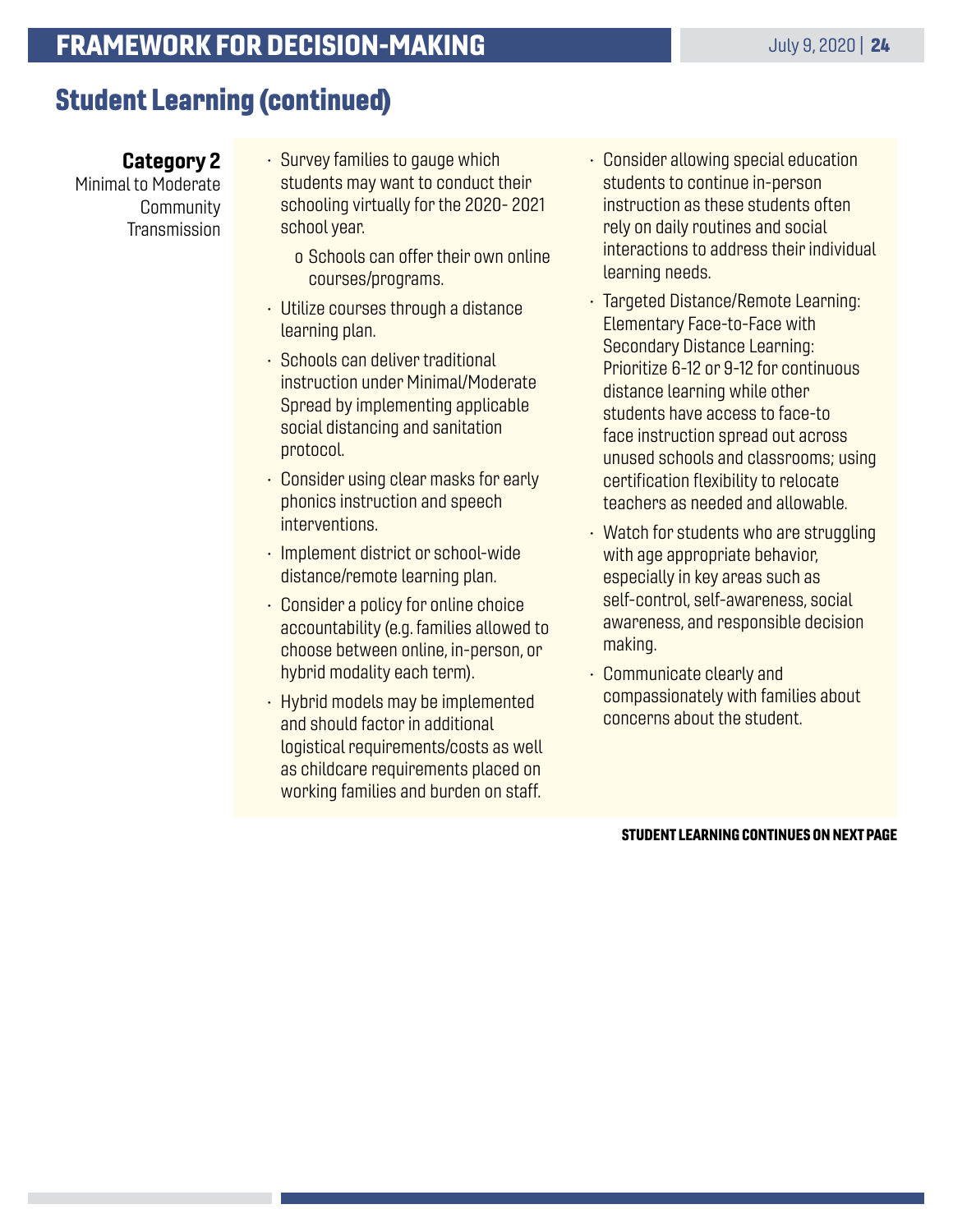### Student Learning (continued)

Category 3 **Substantial Community Transmission** 

- Implement a robust distance learning plan that:
	- o Provides continued instruction and advances students as applicable to their student needs
	- o Provides individualized services and instructions using traumasensitive teaching for all students, including at-risk students
	- o See additional guidance and considerations on traumasensitive teaching on Resources website ([http:/www.sde.idaho.gov/](http://www.sde.idaho.gov/re-opening/index.html) [re-opening/index.html](http://www.sde.idaho.gov/re-opening/index.html))
- Distribute printed instructional packets/materials and district/ school communications; designate and communicate collection/drop off points
	- o Include elements for families and for rigor
	- o Provide clear instructions and answer keys
	- o Individualize
- Help families with sample schedules and expectations.
- Watch for students who are disengaged in/from the virtual setting.
- Communicate clearly and compassionately with families about concerns about the student, particularly to determine if lack of access to resources, such as technology, may be contributing to disengagement in the virtual setting.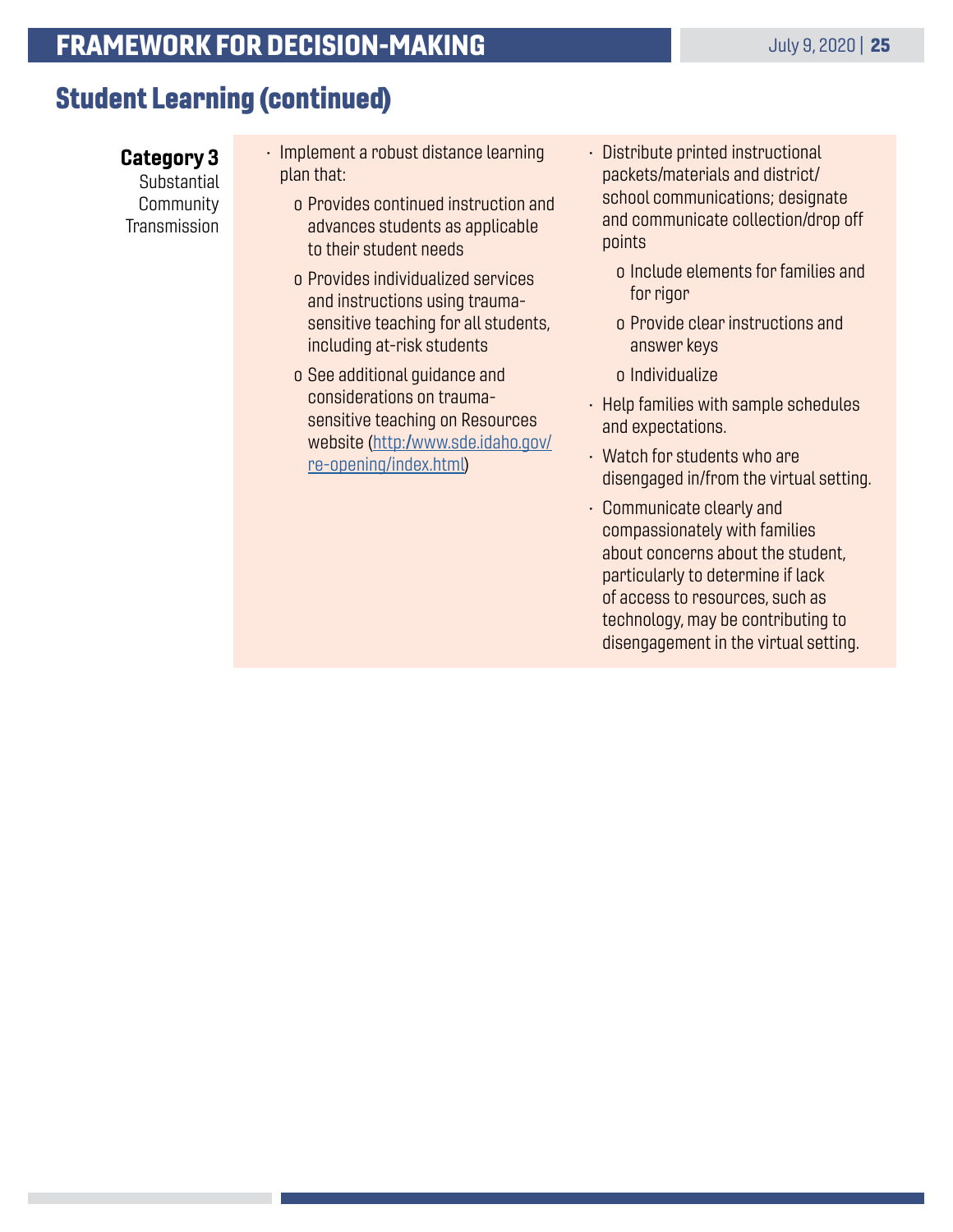### <span id="page-25-0"></span>**FRAMEWORK FOR DECISION-MAKING The Contract of the Contract of Contract 2020 | 26**

### At-Risk Populations

(Includes state definition of academically at-risk students and medically vulnerable students across all grades. See definition below. For students receiving special education services, decisions are informed by the Individuals with Disabilities Education Act (IDEA). Decisions are made on a case-by-case basis by the IEP team.)

Category 1 No Community Transmission

#### Student Considerations

- Students at risk may need explicit instructions and practice on physical distancing and sanitation using additional clear visual information.
- Students at risk may need explicit instruction and several opportunities to practice using software and learning platforms.
- Educate and or assure access of students and family to wrap around services on basic needs, social and mental health services at school.
- Identify compensatory services for students with disabilities.
- Address learning loss by providing additional intervention or extended learning opportunities before and after school programs, Saturday school, etc.
- Provide targeted interventions and support to students at risk based on academic testing in the fall.
- Provide additional instructional supports to:
	- o Students at risk of not graduating on time
	- o Students who struggled in the prior distance/remote learning environment (i.e. early grades, English Learners, etc.)
- Develop a plan to ensure a review of each child and adolescent with an IEP to determine the needs for compensatory education to adjust for lost instructional time as well as other related services in a blended learning environment.

#### School Considerations

- Implement standard operating procedures while taking preventative measures such as:
	- o Providing hand sanitizer for students and staff
	- o Conducting cleaning of classrooms and high-touch surfaces each day
	- o Limiting physical interaction through partner or group work
- Establish an academic baseline by administering formative assessments toward the start of the school year as part of the district MTSS process.
- Conduct meetings with teachers to identify where students are academically.

AT-RISK POPULATIONS CONTINUES ON NEXT PAGE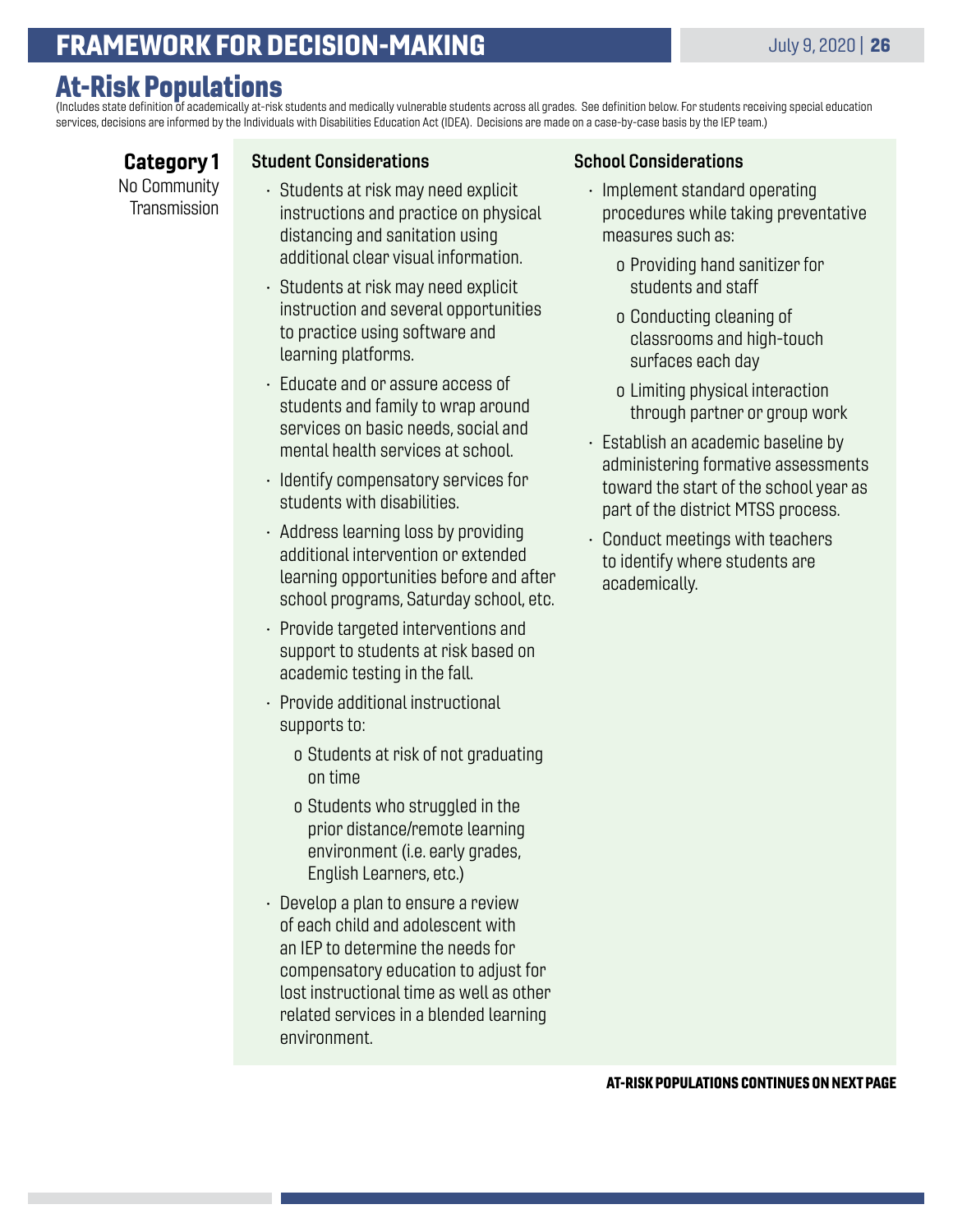### **FRAMEWORK FOR DECISION-MAKING THE CONSTRAMEWORK FOR DECISION-MAKING**

# At-Risk Populations (continued)<br>(Includes state definition of academically at-risk students and medically vulnerable students across all grades. See definition below. For students receiving special education

services, decisions are informed by the Individuals with Disabilities Education Act (IDEA). Decisions are made on a case-by-case basis by the IEP team.)

Category 1 No Community Transmission

- Discuss the shared experience:
	- o When Schools Start Back: Helping Students and Yourself Cope with Crisis and Loss (webinar series)
	- o Helping Children Cope with Changes
	- o Talking to Children about COVID-19
- Identify essential concepts/skills grade levels and provide access to enrichment (fine arts, music, world language, CTAE, computer science, AP/ IB, dual enrollment, physical education/ play, STEM/STEAM, etc.)
- Consider using a clear mask or face covering for at-risk student educators such as intervention staff, related services staff, English Learners staff, general and special education staff since most at-risk students rely on non-verbal cues such as facial expressions including the mouth.
- Use a variety of effective communication to provide support for parents and students especially in the remote areas such as using Spanish radio, social media platforms, group texting, etc.
- Distribute printed instructional packets/ materials and district/ school communications along with meals; designate and communicate collection/drop off points

Category 2 Minimal to Moderate **Community** Transmission

#### Student Considerations

- Provide masks or cloth face coverings to students whose families may not be able to provide them for their students.
- Smaller groups for student learning that benefit the at-risk population.
- Special services continue to be provided such as special education classes. EL classes, study skills, after school programming (e.g. cultural classes), either in person or online.
- Coordinate with state agencies and non-governmental organization to provide services to students with disabilities and professional development for educators serving students with disabilities.
- Additional considerations should be given to students receiving special education services who may be more negatively affected by distance-learning and may be disproportionately impacted by interruptions in regular education. It may not be feasible, depending on the needs of the individual child and adolescent, to adhere both to distancing guidelines and the criteria outlined in a specific IEP. Attempts to meet physical distancing guidelines should meet the needs of the individual child and may require creative solutions, often on a case-by-case basis.

AT-RISK POPULATIONS CONTINUES ON NEXT PAGE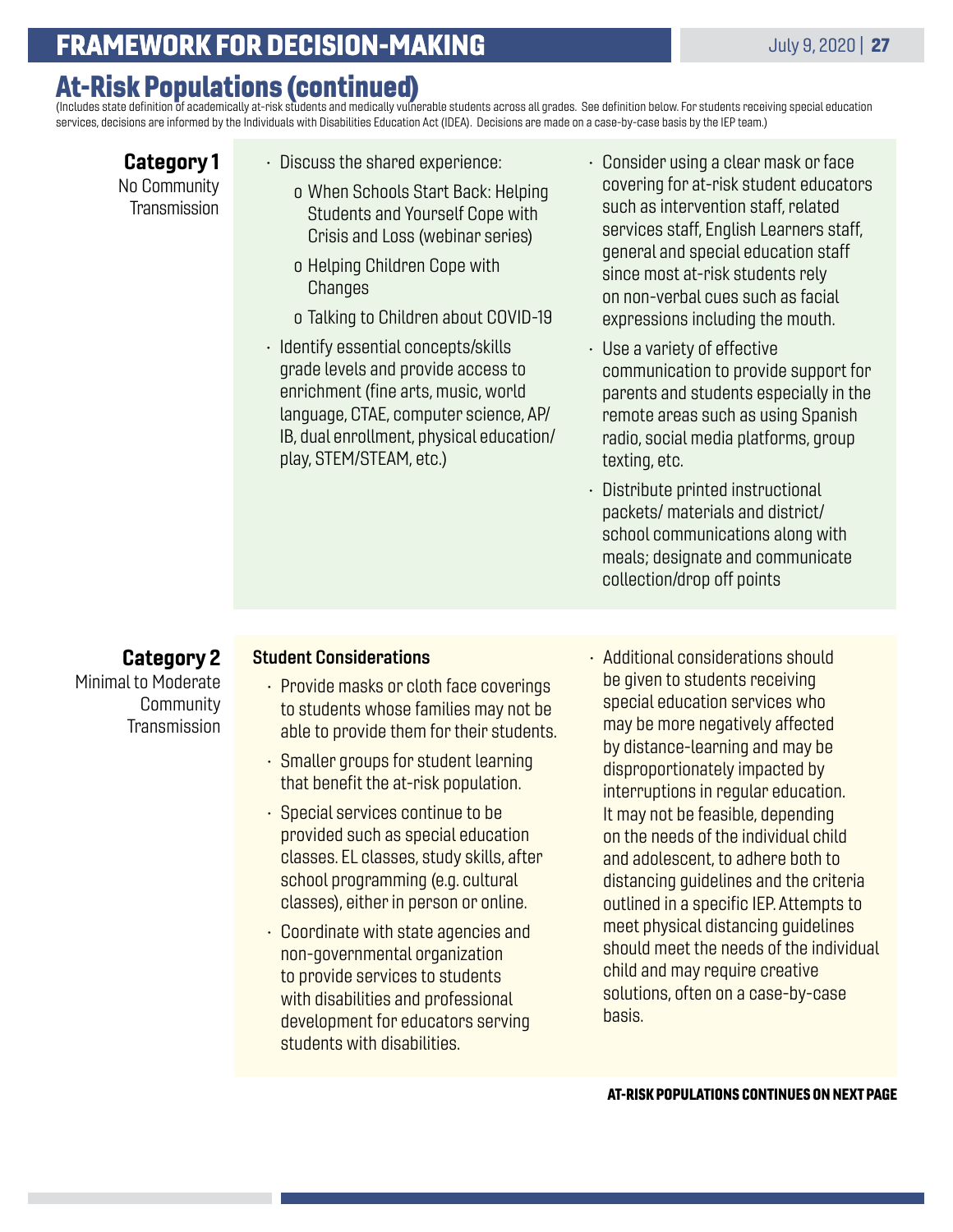At-Risk Populations (continued)<br>(Includes state definition of academically at-risk students and medically vulnerable students across all grades. See definition below. For students receiving special education services, decisions are informed by the Individuals with Disabilities Education Act (IDEA). Decisions are made on a case-by-case basis by the IEP team.)

Category 3 **Substantial** Community Transmission

#### Student Consideration

- Assign Case Manager for each at-risk student to contact students daily for check in for need of support in terms of SEL, technical, or other basic needs. (See Resources Site for additional guidance on Social Emotional Learning)
- Connect students with wraparound services with support from case managers.
- Implement a robust distance learning plan for students with disabilities and other students considered by building team to be at-risk.
- See additional guidance and considerations on implementing social emotional learning on Resources Site [\(https:/www.sde.idaho.gov/re-opening/](http://www.sde.idaho.gov/re-opening/index.html) [index.html](http://www.sde.idaho.gov/re-opening/index.html))

#### School Considerations

- Use a variety of effective communication to provide support for parents and students especially in the remote areas such as using Spanish radio, social media platforms, group texting, etc.
- Distribute printed instructional packets/ materials and district/ school communications along with meals; designate and communicate collection/drop off points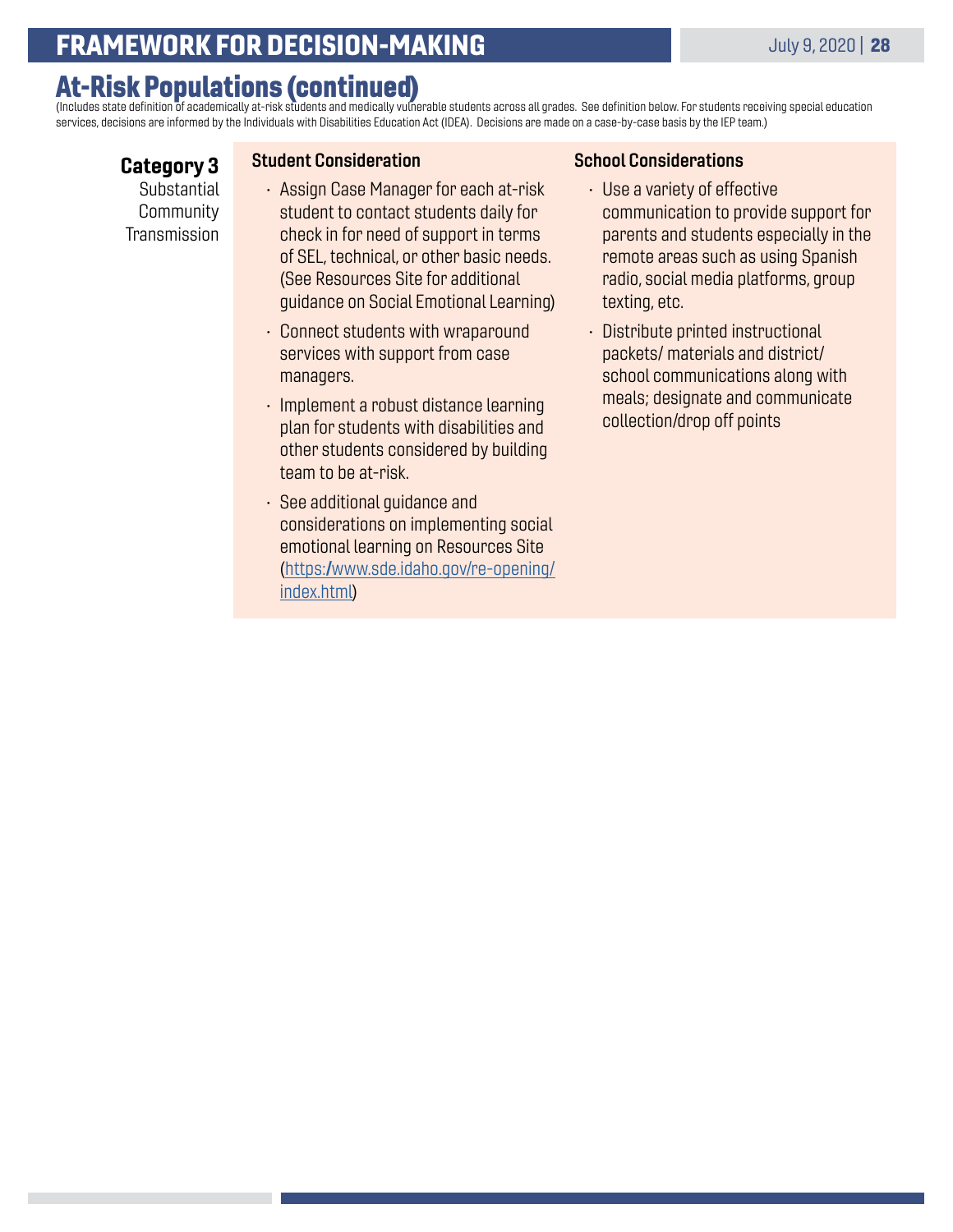### <span id="page-28-0"></span>**FRAMEWORK FOR DECISION-MAKING The Contract of the Contract of Automatic Contract of the Contract of Automatic Contract of the Contract of Automatic Contract of the Contract of Automatic Contract of the Contract of the C**

### Food Service

Category 1

No Community **Transmission** 

- Implement standard operating procedures while taking preventative measures such as:
	- o Provide hand sanitizer for students and staff.
	- o Encourage students and staff to wear face masks or coverings while in large group gatherings.
	- o Conduct cleaning of cafeterias and high-touch surfaces throughout the school day.
- Evaluate school food service preparation facilities and structures for availability to continue operations.
- Determine capacity for production and service of student meals.
- Determine maximum number of people per room/gathering, and spacing.
- Determine which USDA Nutrition Program regulations and waivers need to be applied to student meal service.
- Coordinate food and nutrition service to determine health and safety factors related to student nutrition programs with your local health department.

Category 2

Minimal to Moderate Community Transmission

- Encourage/ Require student hand washing before and after meal service.
- Provide hand sanitizer for students and staff.
- Use disposable plates, utensils, etc. if applicable and practical.
- Mark spaced lines to enter e cafeteria and serving lines (to the extent practicable); designate entrances and exit flow paths; stagger use.
- Conduct cleaning of cafeterias and high-touch surfaces throughout the school day.
- Alternative Serving Models:
	- o Serving meals in classrooms
		- Use disposable supplies
	- o Serving meals in cafeterias with:
		- Spaced serving lines (marked on floors)
		- Spaced seating (utilize outdoor space as practicable and appropriate)
		- Consider facing all students in one direction.
		- Longer meal periods for more staggered meal delivery (utilizing state seat time waiver to extend meal periods)
- Consider prepackaged boxes or bags for each student instead of traditional serving lines.
- Consider opening up spaces (e.g. outdoors if weather permits, gym, library, etc.) to ensure physical distancing.
- Avoid sharing of foods and utensils.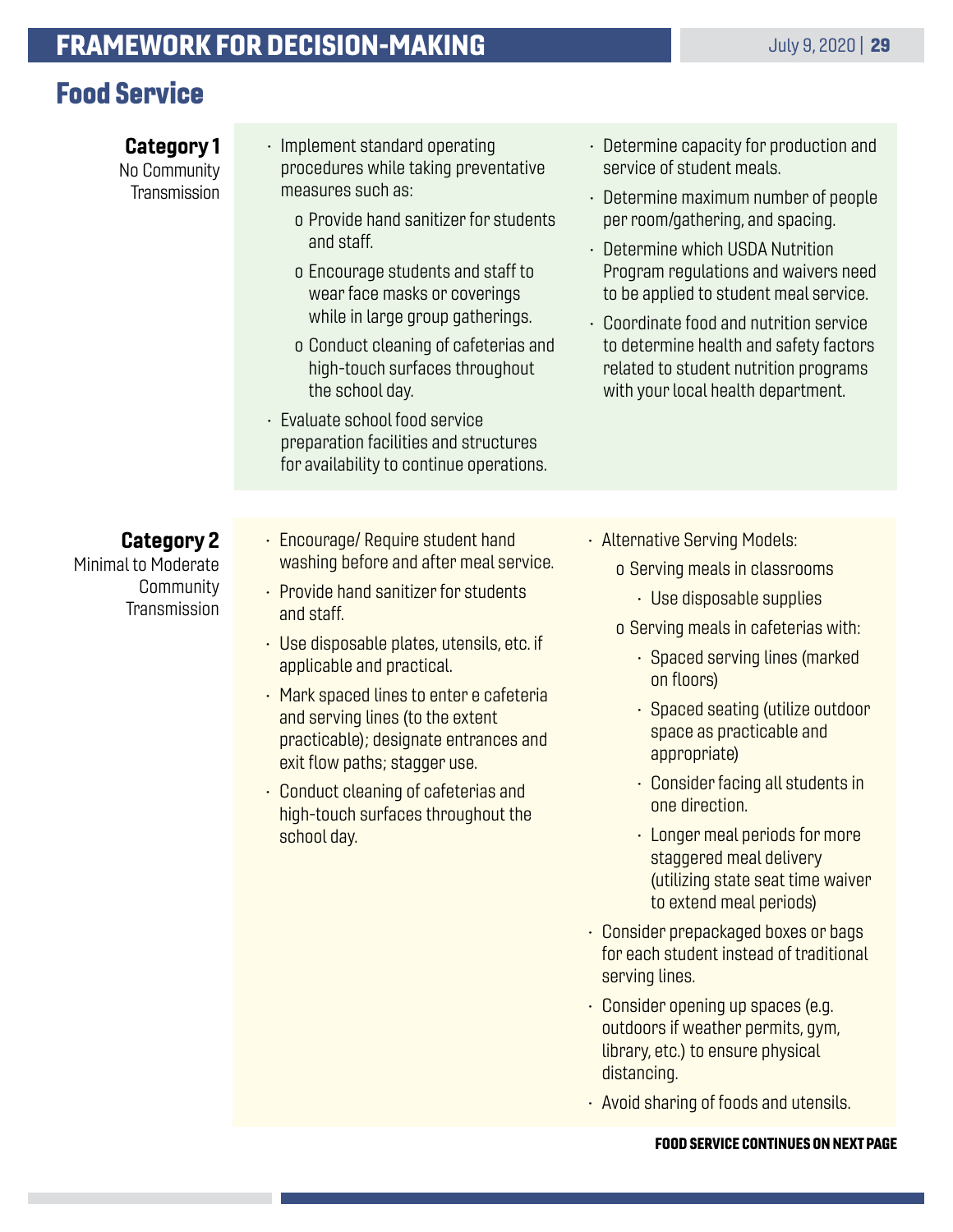### Food Service (continued)

#### Category 3

Substantial **Community Transmission** 

- Practice established social distancing protocols to the greatest extent practicable.
- Provide PPE to participating staff.
- Reduce contact with congregated feeding waiver if allowed.
- Reduce contact by delivering a week's worth of meals during a designated time. Allow meal service time flexibility with a waiver.
- Distribute instructional materials and menus along with meals.
- Suggest using transportation for meals to deliver to students while school is closed.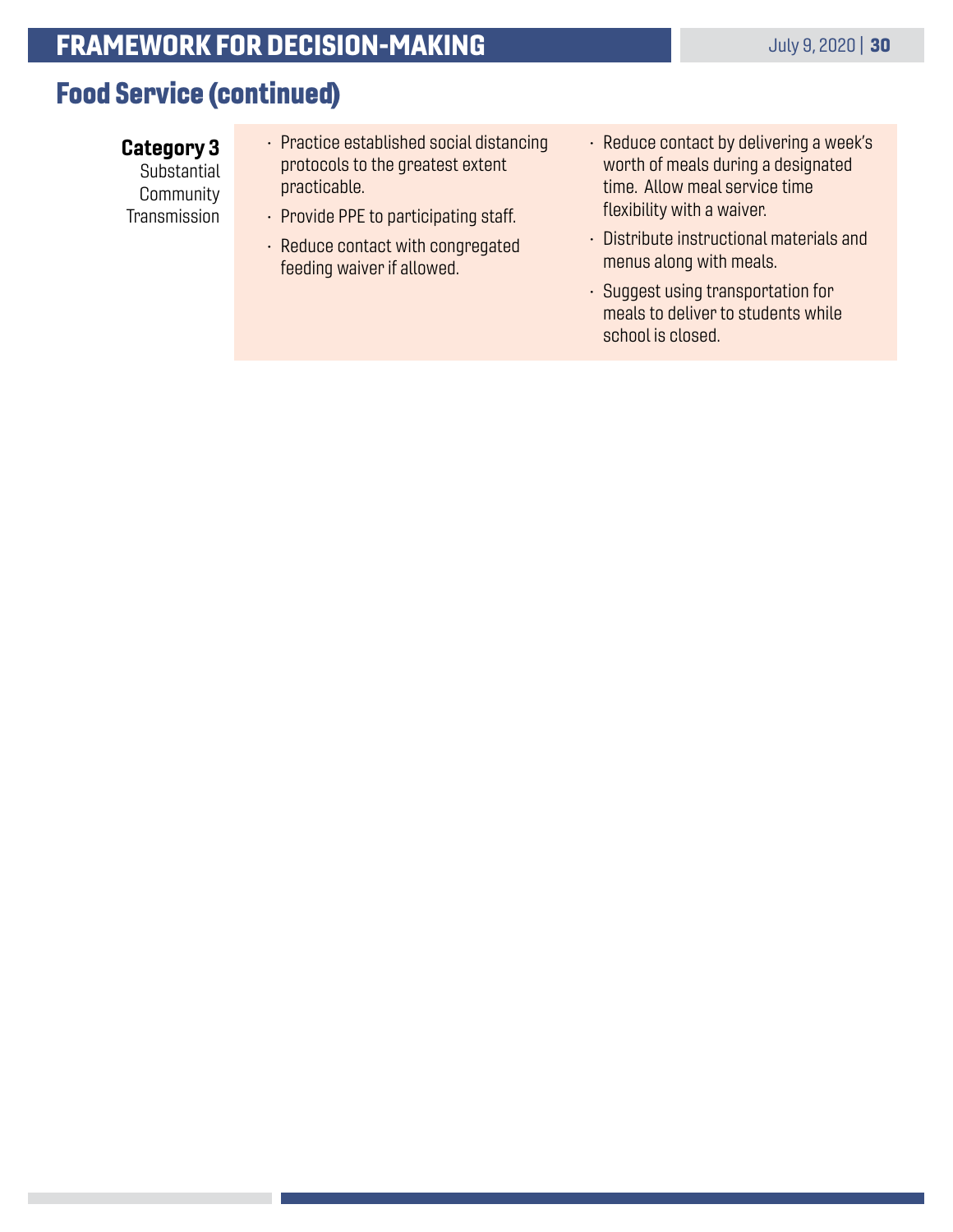families each day of the week.

<span id="page-30-0"></span>

| Transportation                                                               |                                                                                                                                                                                                                                                                                                                                                                                                                     |                                                                                                                                                                                                                                                                               |
|------------------------------------------------------------------------------|---------------------------------------------------------------------------------------------------------------------------------------------------------------------------------------------------------------------------------------------------------------------------------------------------------------------------------------------------------------------------------------------------------------------|-------------------------------------------------------------------------------------------------------------------------------------------------------------------------------------------------------------------------------------------------------------------------------|
| <b>Category 1</b><br>No Community<br>Transmission                            | · Implement standard operating<br>procedures while taking preventative<br>measures such as:<br>o Provide hand sanitizer for students<br>and bus drivers.<br>o Encourage bus drivers and<br>students to wear face masks/<br>coverings.                                                                                                                                                                               | o Limit field trips to areas with no<br>community transmission.<br>o Clean and disinfect frequently<br>touched surfaces on the bus at<br>least daily.<br>o Space students by family groups<br>on buses.<br>o Air out and deep clean buses when<br>not in use.                 |
| <b>Category 2</b><br><b>Minimal to Moderate</b><br>Community<br>Transmission | • Provide and recommend hand sanitizer<br>for students and bus drivers.<br>• Provide and require face coverings<br>or masks for bus drivers; encourage<br>students to wear face coverings or<br>masks.<br>• Work with contractors as applicable to<br>establish bus driver requirements.<br>· Screen students and bus drivers for<br>symptoms of illness and utilize spaced<br>seating (to the extent practicable). | · Eliminate field trips.<br>• Clean and disinfect frequently touched<br>surfaces on the bus at least daily.<br>· Establish protocols for bus stops,<br>loading/unloading of children from<br>different households.<br>· See CDC Guidance: What Bus<br>Operators Need to Know. |
|                                                                              |                                                                                                                                                                                                                                                                                                                                                                                                                     |                                                                                                                                                                                                                                                                               |
| <b>Category 3</b><br>Substantial<br>Community<br>Transmission                | · Limit transportation of small groups of<br>students from same family that need<br>to come to school facilities to receive<br>services.<br>· Sanitize buses between groups of<br>students.                                                                                                                                                                                                                         | · Use buses to deliver meals and<br>instructional material to students and<br>families.<br>· Schedule delivery/pick-up in ways<br>that reduce contact to the number of<br>students and families.<br>• Deliver weekly to a limited number of                                   |

### Student Athletic Events

• Follow the Idaho High School Activities Association guidelines for sporting events and practices.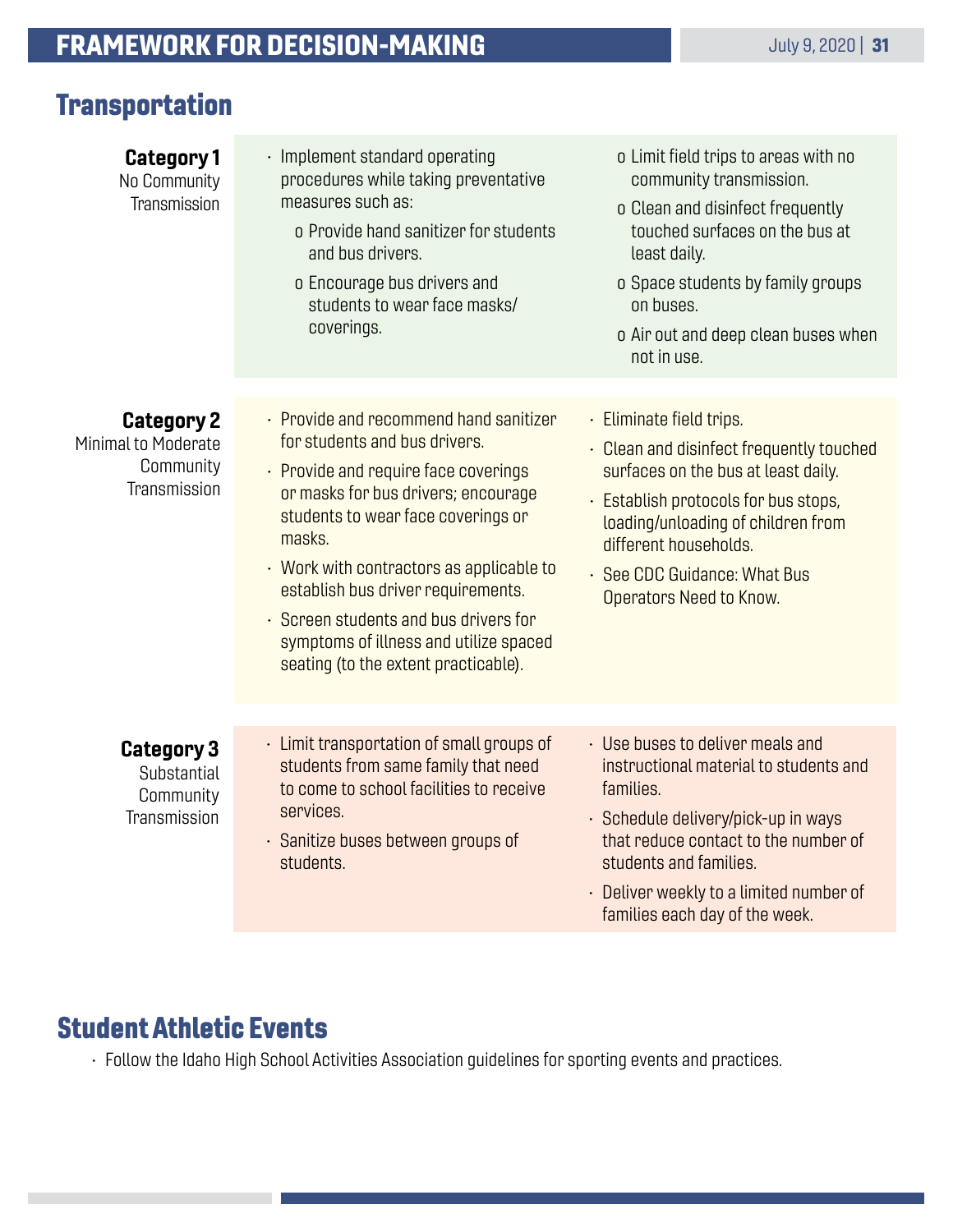### <span id="page-31-0"></span>DEFINITIONS July 9, 2020 | <sup>32</sup>

### At-Risk Students

Idaho defines at-risk students as (Section 33-1001(3), Idaho Code):

A student in grades 6 through 12 who:

a) Meets at least three (3) of the following criteria:

i. Has repeated at least one (1) grade;

 ii. Has absenteeism greater than ten percent (10%) during the preceding semester;

 iii. Has an overall grade point average less than 1.5 on a 4.0 scale prior to enrolling in an alternative secondary program;

 iv. Has failed one (1) or more academic subjects in the past year;

 v. Is below proficient, based on local criteria, standardized tests, or both;

 vi. Is two (2) or more credits per year behind the rate required to graduate or for grade promotion;

or

 vii. Has attended three (3) or more schools within the previous two (2) years, not including dual enrollment;

#### or

b) Meets any of the following criteria:

 i. Has documented substance abuse or a pattern of substance abuse;

ii. Is pregnant or a parent;

 iii. Is an emancipated youth or unaccompanied youth;

iv. Is a previous dropout;

 v. Has a serious personal, emotional, or medical issue or issues;

vi. Has a court or agency referral; or

 vii. Demonstrates behavior detrimental to the student's academic progress.

As used in this document, at-risk means students who meet the definition above, regardless of grade and includes:

- Students supported with an Individualized Education plan or 504 plan
- Students with English Learner needs
- Migrant Students
- Students receiving Title I services
- Students receiving Tier 2 social and emotional services
- Students with fragile medical needs
- Students not on track to graduate on time
- Students without devices or at home connectivity
- Native American Students
- Medically vulnerable students

#### DEFINITIONS CONTINUE ON NEXT PAGE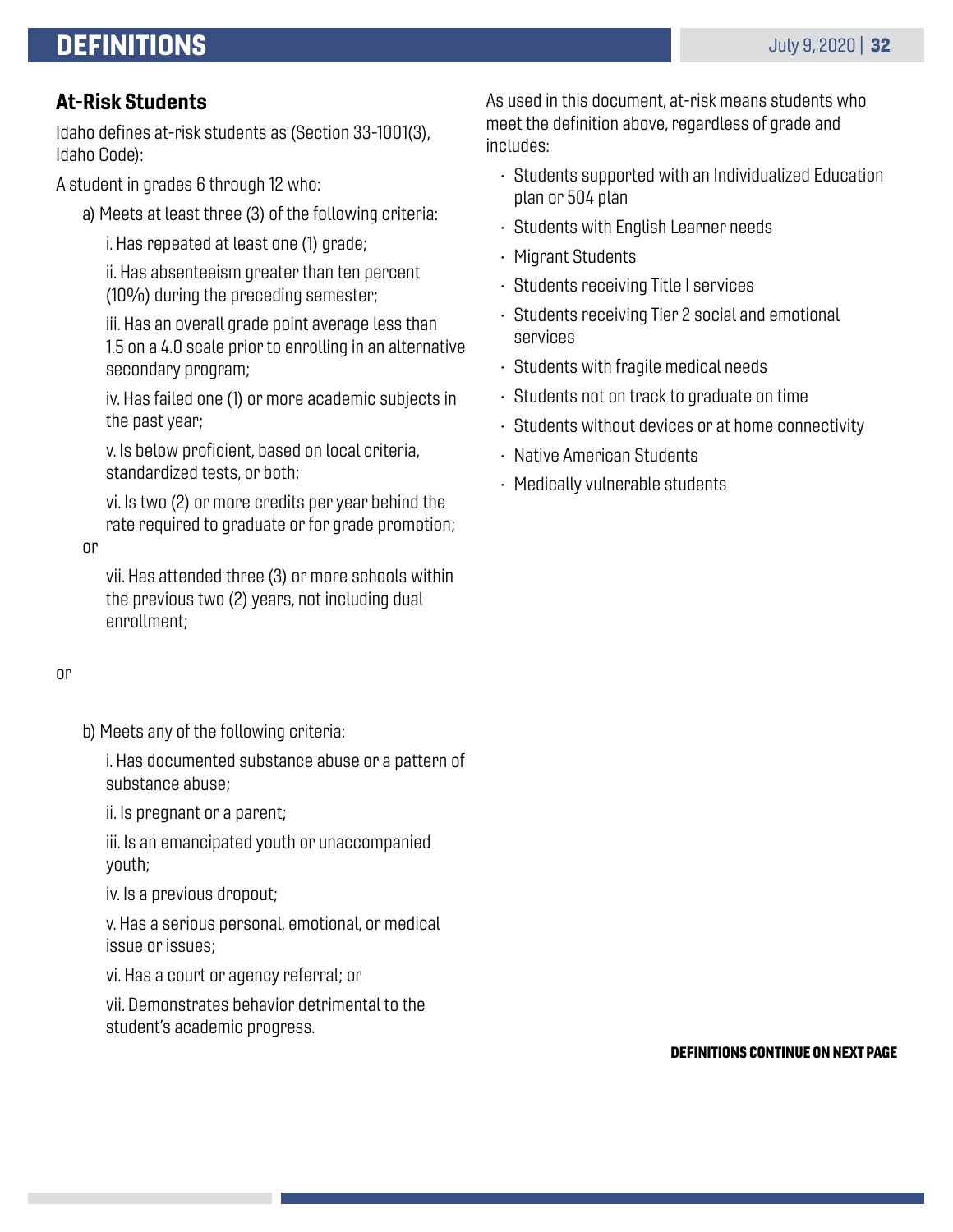#### Course Schedules - A/B schedules

- Alternating Days: students would be divided into two groups, likely geographically. Groups would alternate face-to-face and virtual instruction during the week. One example: Group A would attend Monday and Tuesday and work virtually the remainder of the week. Group B would attend Thursday and Friday and work virtually the other days of the week. Wednesday would be a virtual day for most employees so buildings could be cleaned during the week between groups. Another example: Group A Students Monday/ Wednesday and Group B Students --Tuesday/ Thursday; Friday – distance learning for all students, professional learning for staff, 'off' day and extend school year (districts set school calendars); using certification flexibility to relocate teachers as needed and allowable
- Alternating Weeks: Group A Students Week 1 and Group B Students Week 2; using certification flexibility to relocate teachers as needed and allowable
- Half Days: AM/PM Schedule consult with School Nutrition Director regarding best approach to serving school meals
- Targeted Distance/Remote Learning
- Elementary Face-to-Face with Secondary Distance Learning: Prioritize 6-12 or 9-12 for continuous distance learning while other students have access to face-to face instruction spread out across unused schools and classrooms; using certification flexibility to relocate teachers as needed and allowable; see Serving Meals under Substantial Spread for preparing/delivering school meals for students who are remote learning.
- Student Cohort: group of students who attend the same group of courses and are scheduled in a way that they do not share courses with student in different cohorts.

#### Distance Learning

Distance learning is a method of providing instruction to students outside of the physical classroom and may include online or remote instruction or providing hard copies of instructional materials with communication to students through phone or email or may be combination of all learning modalities. Distance learning may be asynchronous or synchronous.

#### Hybrid Instruction

Hybrid instruction provides instruction through a combination of in-person/face-to-face instruction and remote or online learning in a way that enhances the overall education experience for the student and provides for continued education progression.

#### Medically Vulnerable

Medically vulnerable students and staff are individuals who are susceptible to the severe form of COVID-19 and include individuals over the age of 60, individuals with weakened immune systems due to chronic illness or medications, (including autoimmune disease or transplants), individuals with serious long-term health conditions including diabetes, heart disease, emphysema and moderate asthma.

#### Online Learning

Online learning is a method of providing student instruction and content delivered primarily through an online (internet) platform. Online learning courses or programs are intentionally designed to be delivered remotely and incorporate delivery and instructional techniques designed for an online environment.

### Personal Protective Equipment (PPE)

Personal Protective Equipment are special coverings designed to protect personnel from exposure to or contact with infectious agents. These include gloves, facemasks/face coverings, protective eyewear, face shields, and protective clothing (e.g., reusable or disposable gown, jacket, lab coat).